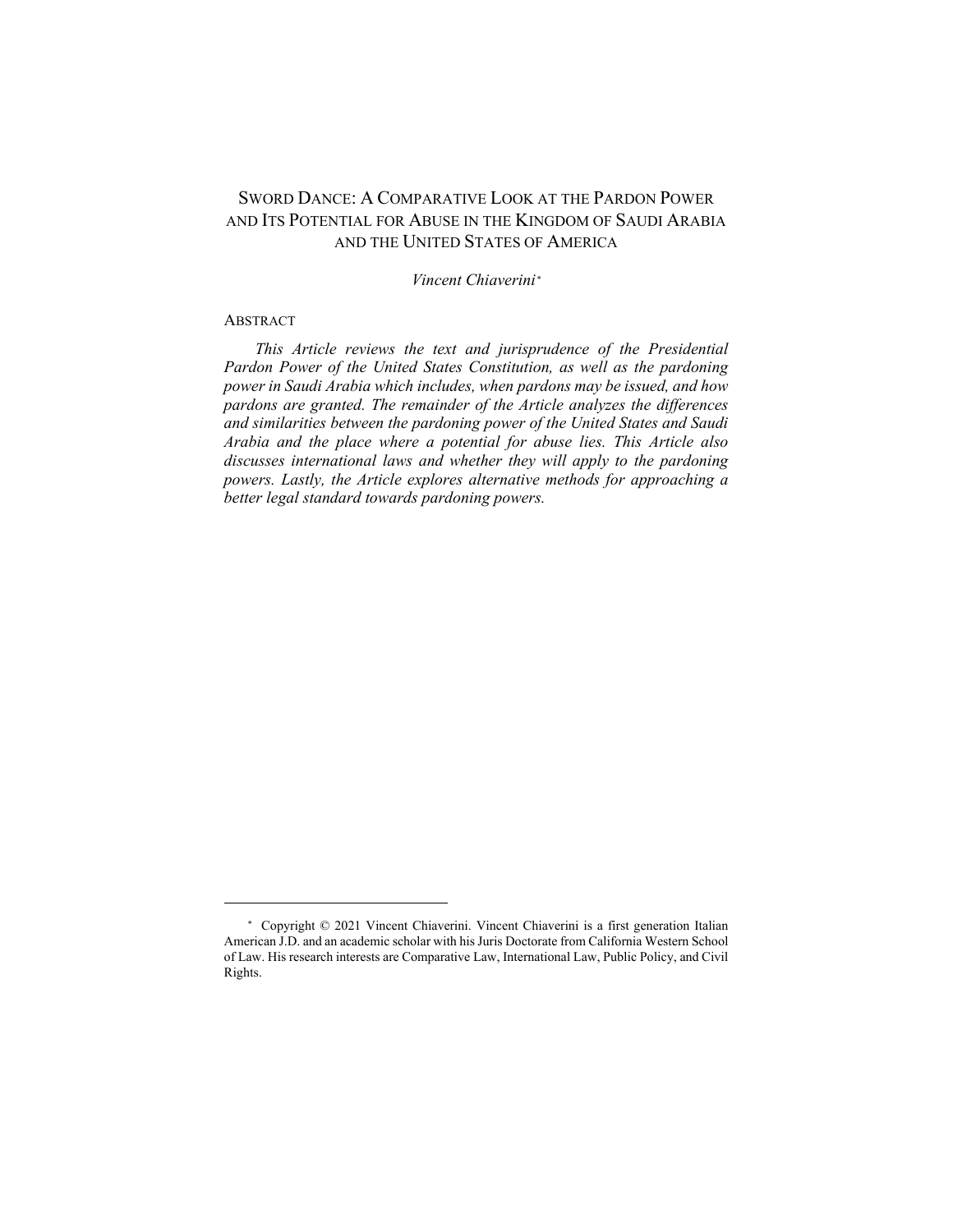### TABLE OF CONTENTS

| II. THE UNITED STATES OF AMERICA: THE HISTORY AND          |  |
|------------------------------------------------------------|--|
|                                                            |  |
| III. THE KINGDOM OF SAUDI ARABIA: THE HISTORY OF SAUDI LAW |  |
|                                                            |  |
| IV. A COMPARATIVE LOOK AT THE PARDONING POWER IN THE       |  |
|                                                            |  |
| V. THE APPLICABILITY OF INTERNATIONAL LAW ON PARDONS 79    |  |
| VI. AN APPROACH TO BETTER MANAGE POWER AND ADOPT LEGAL     |  |
|                                                            |  |
|                                                            |  |

### I. INTRODUCTION

Over one hundred people were expected to be pardoned by Donald J. Trump before he left office.<sup>[1](#page-1-0)</sup> Historically President Trump's use of clemency has been controversial throughout his Presidency.<sup>[2](#page-1-1)</sup> The actual final hours of President Trump's Presidency gave way to 143 pardons and commuted sentences to his friends and allies as power was transferred to his Democratic successor Joseph R. Biden.<sup>[3](#page-1-2)</sup> President Trump decided to pardon Steve Bannon, a chief strategist, who was investigated for defrauding "hundreds of thousands of people" out of funds for the border wall for Mexico.[4](#page-1-3) Infamously, the list also included the rapper Dwayne Michael Carter Jr. ("Lil Wayne"), who was pardoned after being charged with "possession of a firearm and ammunition by a felon."[5](#page-1-4) It is not uncommon for a President to issue Presidential pardons on their way out of office; however, President Trump's

<span id="page-1-0"></span><sup>1</sup> Carol D. Leonnig et al., *Trump Prepares to Offer Clemency to more than 100 People in his Final Hours in Office*, WASH. POST (Jan. 18, 2021, 8:10 PM), https://www.washingtonpost.com/politics/trump-pardons-final-days/2021/01/17/7a57969c-5905-11eb-a976-bad6431e03e2\_story.html.

<span id="page-1-1"></span><sup>2</sup> Seren Morris, *Donald Trump Pardon List—Every Person Granted Clemency by the President*, NEWSWEEK (Jan. 20, 2021, 12:23 PM), https://www.newsweek.com/donald-trumppardon-list-every-person-granted-clemency-president-1562668.

<span id="page-1-2"></span><sup>3</sup> Gino Spocchia & Joe Sommerland, *Trump's Pardons: The List, from Steve Bannon to Lil Wayne*, INDEPENDENT (Jan. 21, 2021, 11:19), https://www.independent.co.uk/news/ world/americas/us-election-2020/trump-pardon-list-who-biden-russia-b1789966.html.

<span id="page-1-3"></span><sup>4</sup> Ryan Lucas & Ayesha Rascoe, *Trump Pardons Steve Bannon, Lil Wayne in Final Clemency Flurry*, NAT'L PUB. RADIO (Jan. 20, 2021, 2:30 AM), https://www.npr.org/ 2021/01/20/934139723/trump-pardons-steve-bannon-lil-wayne-in-final-clemency-flurry.

<span id="page-1-4"></span><sup>5</sup> *Id.*; *see also* Ryan Parker & Abid Rahman, *Donald Trump Pardons Lil Wayne, Commutes Sentence of Kodak Black*, BILLBOARD (Jan. 1, 2021), https://www.billboard.com/ articles/news/politics/9513592/lil-wayne-kodak-black-pardoned-donald-trump (mentioning Lil Wayne's endorsement of President Trump in October 2020, and his commutation of sentence).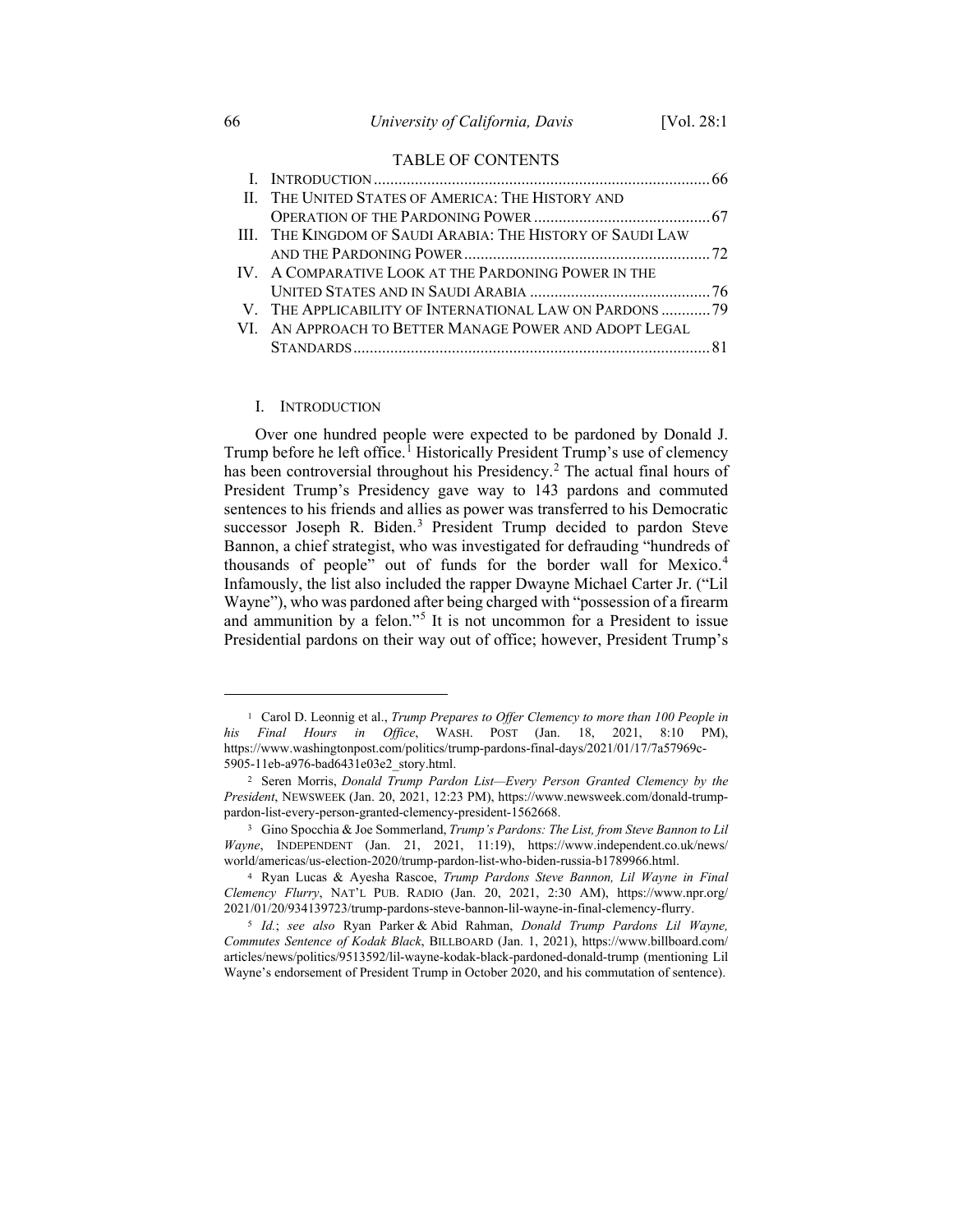granting of pardons to friends, allies, and rappers was a surprise to the general public.

Chief Justice John Marshall of the United States ("U.S.") Supreme Court opined that a Presidential pardon is an "act of grace, proceeding from the power entrusted with the exception of laws, which, exempts the individual, on whom it is bestowed, from the punishment the law inflicts for a crime he has committed."[6](#page-2-0) Since its existence, the Presidential pardon power was to be used wisely and in the best interest of the public.[7](#page-2-1) On the other side of the world, the Kingdom of Saudi Arabia ("Saudi Arabia") is "a wealthy Arab state located in the Arabian Peninsula," with a King and religious teachings that provide the foundations of political, social, and cultural support for the Kingdom.<sup>[8](#page-2-2)</sup> Saudi Arabia, which was formally declared by King Abd al-Aziz of the central Arabian Al Saud clan in 1932, created a system of personal patronage, distribution, and favoritism controlled by the Al Saud family.<sup>[9](#page-2-3)</sup> Although it may seem like the U.S. and Saudi Arabia are different, both countries do share the power of arbitrarily releasing individuals charged with crimes.[10](#page-2-4) This Article examines the potential for pardoning abuse in each country in order to identify commonalities between the two.

Part I of this Article briefly summarizes the history and operation of the pardoning power in the U.S. Part II sets out the background of Saudi Arabia law and the pardon power in Saudi Arabia. Part III asserts that there are distinct similarities and differences between the pardon power in the U.S. and Saudi Arabia. Part IV discusses the applicability of international law on the subject. Further, this part alludes to what should be done about the matter. Part V asserts that there may be a better way to manage power, and perhaps a better approach to creating new legal standards.

# II. THE UNITED STATES OF AMERICA: THE HISTORY AND OPERATION OF THE PARDONING POWER

Article II of the U.S. Constitution ("Constitution") vests the President with the "power to grant reprieves and pardons for offences [sic] against the

<sup>6</sup> United States v. Wilson, 32 U.S. (7 Pet.) 150, 160–61 (1833).

<span id="page-2-1"></span><span id="page-2-0"></span><sup>7</sup> *See* Margaret Colgate Love, *Of Pardons, Politics and Collar Buttons: Reflections on the President's Duty to be Merciful*, 27 FORDHAM URB. L. J. 1482, 1487 (2000) (suggesting that it is important to reassure the public that the pardon power is being used wisely and for the general welfare of the public).

<span id="page-2-2"></span><sup>8</sup> BERTELSMANN STIFTUNG,BTI 2020COUNTRY REPORT: SAUDI ARABIA (2020); *see also* CIA, *Saudi Arabia*, THE WORLD FACTBOOK (Mar. 30, 2021), https://www.cia.gov/the-worldfactbook/countries/saudi-arabia/.

<span id="page-2-4"></span><span id="page-2-3"></span><sup>9</sup> *See* ALEXEI VASSILIEV, THE HISTORY OF SAUDI ARABIA 255–74 (Jana Gough ed., 2000 ed. 2013).

<sup>10</sup> *See e.g.*, U.S. CONST. art. II, § 2, cl. 1.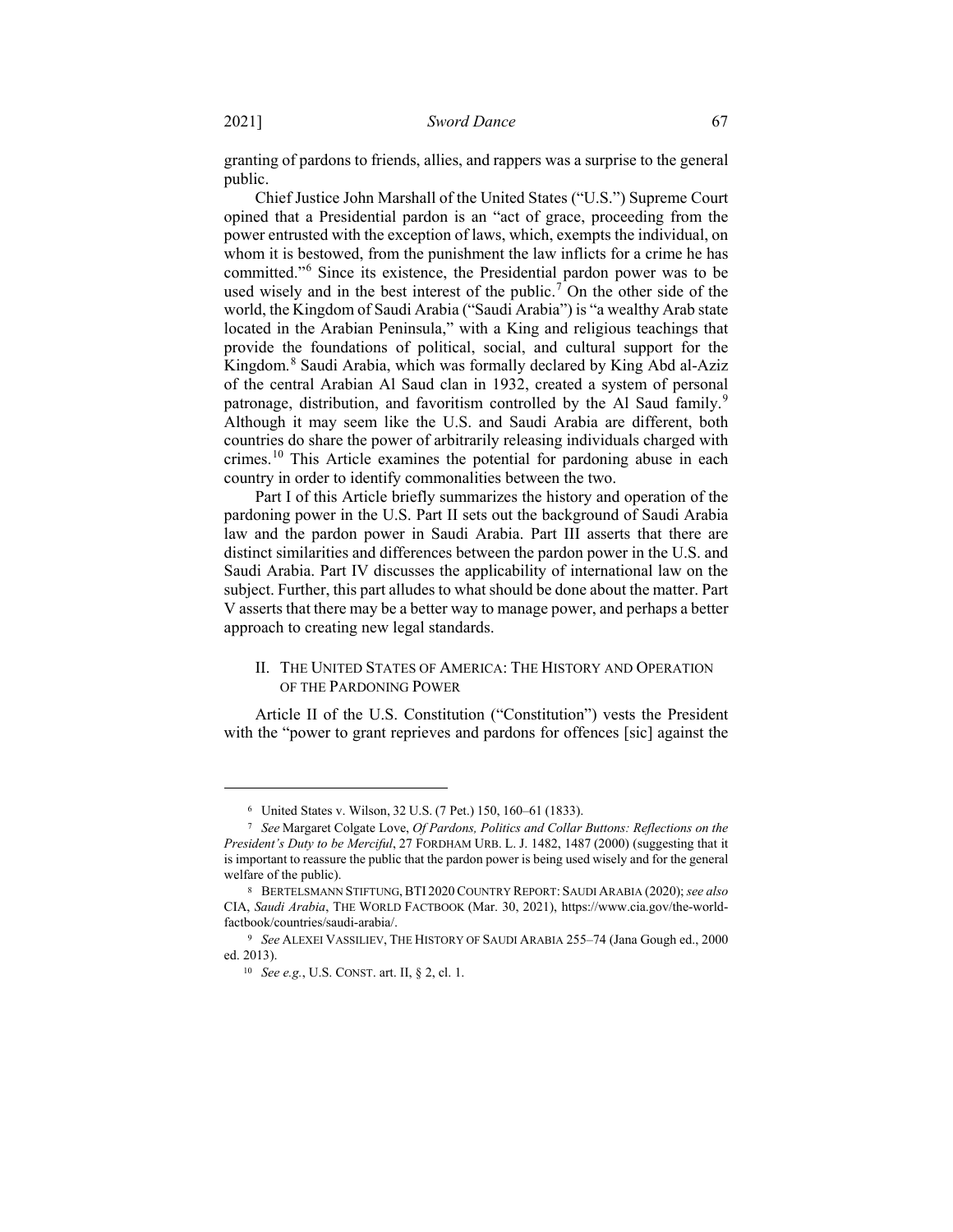United States, except in cases of impeachment."[11](#page-3-0) On September 17, 1787, Alexander Hamilton, in the Federalist Papers, concluded that the President should have the control to "temper" the results of "harsh" or unfair laws and be able "to defuse a politically inflammatory situation."[12](#page-3-1) However, in 1788, George Mason stood on the floor of the Virginia Ratifying Convention concerned that the President might not always be someone of sound mind and intelligence<sup>[13](#page-3-2)</sup> George Mason spoke to his delegates, stating there might even be a President who would try to change the form of government.<sup>[14](#page-3-3)</sup> George Mason famously said, "the President ought not to have the power of pardoning, because he may frequently pardon crimes which were advised by himself may happen, at some future day, that he will establish a monarchy, and destroy the republic."[15](#page-3-4) It was George Washington who issued the first pardon in 1794, so that farmers could overcome the challenges of the federal government's taxation of whiskey.[16](#page-3-5) This shows that the early years of the pardon were used to benefit ordinary people from harsh or unfair laws.

The pardon power is part of a larger idea of clemency, which is the umbrella that encompasses pardons, amnesty, commutations, remissions of fines, and reprieves.<sup>[17](#page-3-6)</sup> The pardon power and its use has expanded significantly in the U.S. over the years and is becoming an ever-present picture in the eyes of the public. "Since the pardoning power derives from the Constitution alone, it cannot be modified, abridged, or diminished by any statute."<sup>[18](#page-3-7)</sup> Any person who is interested in having an executive clemency granted can do so by way of "pardon, reprieve, commutation of sentence, or remission of fine" but must file a "formal petition."[19](#page-3-8) Historically, the executive pardoning power under the Constitution includes the ability to commute sentences on conditions that do not need to be specifically authorized by any statute.<sup>[20](#page-3-9)</sup> However, the general public is seeing a greater use of commute sentences that do not meet the standards of the Department

<sup>11</sup> *See id*. (granting power to the president to grant pardons).

<span id="page-3-1"></span><span id="page-3-0"></span><sup>12</sup> *See* Margaret Colgate Love, *The Twilight of the Pardon Power,* 100 J. CRIM. L. & CRIMINOLOGY 1169, 1172 (2010).

<span id="page-3-3"></span><span id="page-3-2"></span><sup>13</sup> *See* JONATHAN ELLIOT, THE DEBATES OF THE STATE CONVENTIONS ON THE ADOPTION OF THE FEDERAL CONSTITUTION, AS RECOMMENDED BY THE GENERAL CONVENTION AT PHILADELPHIA IN 1787, at 496–97 (1836) (explaining that these debates were called the "Elliot's Debates" and were published first in five volumes in l830, but then a second edition was published six years later, with further additions).

<sup>14</sup> *Id*. <sup>15</sup> *Id*.

<sup>16</sup> Love, *supra* note 12, at 1173.

<span id="page-3-9"></span><span id="page-3-8"></span><span id="page-3-7"></span><span id="page-3-6"></span><span id="page-3-5"></span><span id="page-3-4"></span><sup>17</sup> *See* Daniel T. Kobil, *The Quality of Mercy Strained: Wresting the Pardoning Power from the King*, 69 TEX. L. REV. 569, 575–78 (1991) (defining the term "clemency" as a legal term that encompasses various forms of state-sanctioned mercy and forgiveness).

<sup>18</sup> Schick v. Reed, 419 U.S. 256, 263 (1974).

<sup>19</sup> 28 C.F.R. § 1.1 (2021).

<sup>20</sup> *Schick*, 419 U.S. at 256.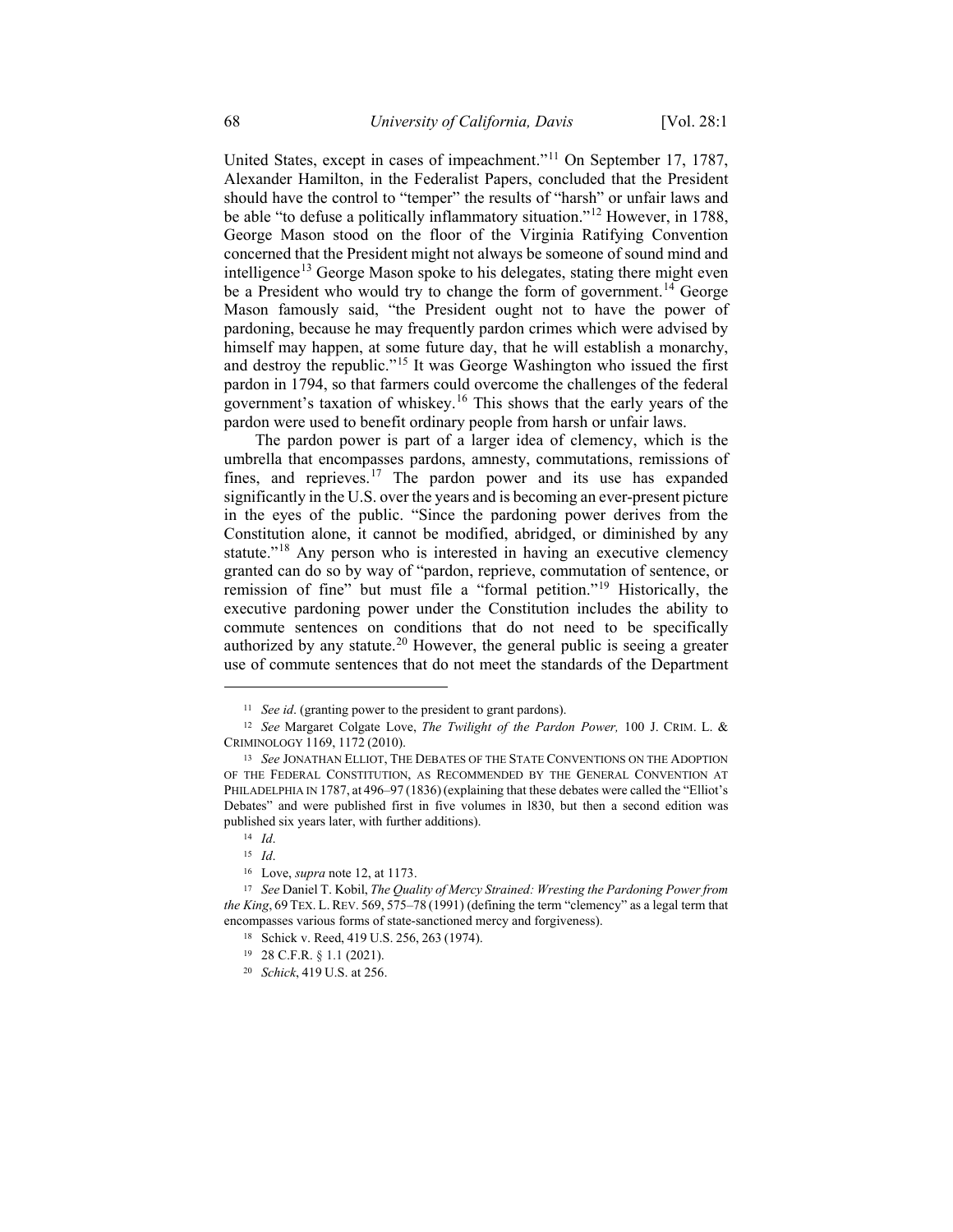of Justice ("DOJ"). If other forms of judicial or administrative relief are available, a petition for commutation of sentence should not be filed, except in exceptional circumstances.<sup>[21](#page-4-0)</sup> The Constitution details that "[the] President has virtually unlimited discretion to grant clemency by way of pardon, reprieve, remission of fine, or commutation of sentence."[22](#page-4-1) The President has the power to exercise this authority for any reason; however, the commutation is supposed to be a "last opportunity to achieve a more just result in extraordinary cases," meaning that the justice system has failed.<sup>[23](#page-4-2)</sup> Due to the Constitution, modern presidents believe they can use this power to pardon "for any reason" they choose.<sup>[24](#page-4-3)</sup>

Although a President may exercise the pardon power for any reason, the Office of the Pardon Attorney within the DOJ is charged with accepting and reviewing applications for clemency.[25](#page-4-4) Once an application for clemency is received, the Pardon Attorney conducts an investigation through appropriate government agencies, such as the Federal Bureau of Investigation ("FBI").[26](#page-4-5) These materials are then presented to the Attorney General for review.<sup>[27](#page-4-6)</sup> The Attorney General then reviews the application with all relevant information to determine whether or not the petition deserves approval by the President.<sup>[28](#page-4-7)</sup> At the end of this process, the Attorney General provides a written recommendation to the President.<sup>[29](#page-4-8)</sup> The above process is merely used as guidance, and its requirements do not affect the President's plenary authority to grant pardons and reprieves under the Constitution. $30$ 

The DOJ's regulations on considering pardon petitions do not appear to impose rigid restrictions on the Pardon Attorney; however, the way the DOJ decides whether or not to recommend granting clemency consists of five factors: (1) post-conviction conduct, character, and reputation; (2) seriousness and relative recentness of the offense; (3) acceptance of responsibility, remorse and atonement; (4) need for relief; and (5) official recommendations

<span id="page-4-0"></span> $\overline{a}$ 

<sup>30</sup> *Id.* § 1.11.

<sup>21</sup> 28 C.F.R. § 1.3.

<span id="page-4-1"></span><sup>22</sup> John R. Steer & Paula K. Biderman, *Impact of the Federal Sentencing Guidelines on the President's Power to Commute Sentences*, 13 FED. SENT'G REP. 154, 154 (2001), https://online.ucpress.edu/fsr/article-abstract/13/3-4/154/42559/Impact-of-the-Federal-Sentencing-Guidelines-on-the?redirectedFrom=fulltext.

<sup>23</sup> *Id.*

<span id="page-4-3"></span><span id="page-4-2"></span><sup>24</sup> *E.g.*, *President Clinton's Eleventh Hour Pardons Before the H. Comm. on the Judiciary*, 107th Cong. 107–94 (2001).

<span id="page-4-6"></span><span id="page-4-5"></span><span id="page-4-4"></span><sup>25</sup> *See* Lauren Schorr, *Breaking into the Pardon Power: Congress and the Office of the Pardon Attorney*, 46 AM. CRIM. L. REV. 1535, 1542–46 (2009).

<sup>26</sup> 28 C.F.R. § 1.6(a).

<sup>27</sup> *See id.*

 $28$  *Id.* § 1.6(c).

<span id="page-4-9"></span><span id="page-4-8"></span><span id="page-4-7"></span><sup>29</sup> *Id.* ("The Attorney General shall report in writing his or her recommendation to the President, stating whether in his or her judgment if the President should grant or deny the petition.").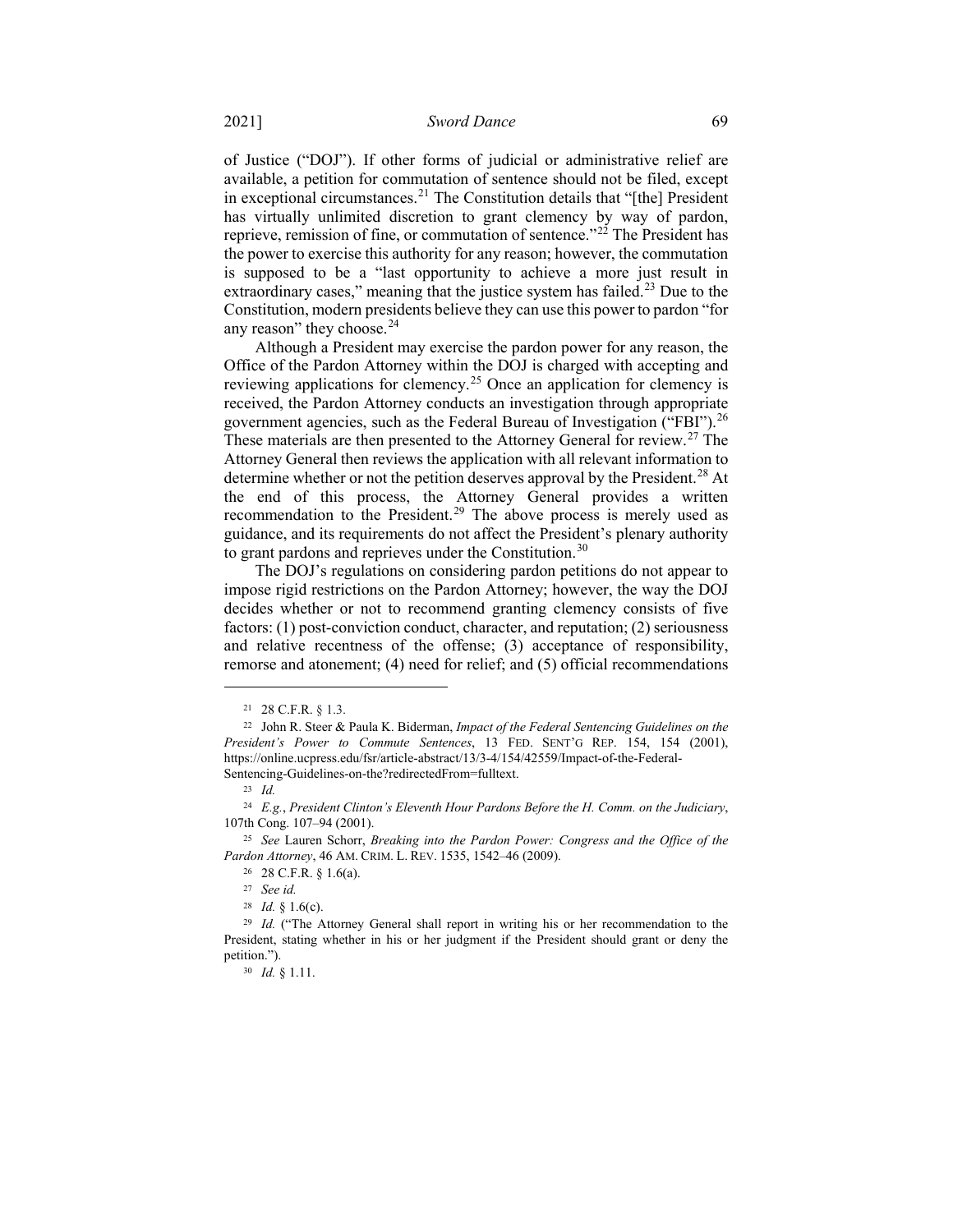and reports.[31](#page-5-0) However, in April 2014, a new clemency initiative was announced by the DOJ where six new criteria would be added to aid in considering whether to grant clemency.[32](#page-5-1) Under the new initiative, the DOJ focuses and prioritizes their recommendations for clemency for federal inmates who meet the following:

> (1) is currently serving a federal sentence in prison and, by operation of law, likely would have received a substantially lower sentence if convicted of the same offense(s) today; (2) is a nonviolent, low-level offender without significant ties to largescale criminal organizations, gangs, or cartels; (3) has served at least 10 years of his or her prison sentence; (4) does not have a significant criminal history; (5) has demonstrated good conduct in prison; and (6) has no history of violence prior to or during his or her current term of imprisonment.<sup>[33](#page-5-2)</sup>

It is clear that a pardon should not be issued unless it is absolutely necessary.

When considering the full power of the Presidential pardon, the U.S. Supreme Court ("the Court") declared "the pardon does not merely release the offender from the punishment prescribed for the offense, but…it obliterates the legal contemplation of the offense itself."[34](#page-5-3) In 1915, the Court decided that the full pardon, had the petitioner accepted, would have "absolved him from the consequences of every such criminal act."[35](#page-5-4) This demonstrates the power of the Presidential pardon power, because the individual would have been absolved from his criminal act. However, it is worth noting the Court's famous opinion in 1993, where it was stated that the granting of a pardon is in no sense an overturning of a judgment of a conviction by some other tribunal; "it is an executive action that mitigates or sets aside punishment for a crime."[36](#page-5-5) From this opinion it can be seen that the Court shifted away from the old view of the pardon power in Burdick, and is now suggesting that a pardon does not wipe away all guilt from its recipient.<sup>[37](#page-5-6)</sup>

There may be some debate as to whether a full pardon eliminates an individual's guilt for having committed the pardoned crime. However, courts generally agree that a full presidential pardon restores both state and federal

<sup>31</sup> U.S. Dep't of Just., U.S. Att'ys' Manual §1-2.112 (1997).

<span id="page-5-3"></span><span id="page-5-2"></span><span id="page-5-1"></span><span id="page-5-0"></span><sup>32</sup> Off. of Pub. Affs., *Announcing New Clemency Initiative, Deputy Attorney General James M. Cole Details Broad New Criteria for Applicants*, U.S. DEP'T OF JUST., https://www.justice.gov/opa/pr/announcing-new-clemency-initiative-deputy-attorneygeneral-james-m-cole-details-broad-new (Apr. 28, 2016).

<sup>33</sup> *Id.*

<sup>34</sup> Carlisle v. United States, 83 U.S. 147, 151 (1872).

<sup>35</sup> Burdick v. United States, 236 U.S. 79, 86 (1915).

<sup>36</sup> Nixon v. United States, 506 U.S. 224, 232 (1993).

<span id="page-5-6"></span><span id="page-5-5"></span><span id="page-5-4"></span><sup>37</sup> *See* Ashley M. Steiner, *Remission of Guilt or Removal of Punishment? The Effects of a Presidential Pardon*, 46 EMORY L. J. 959, 972 (1997).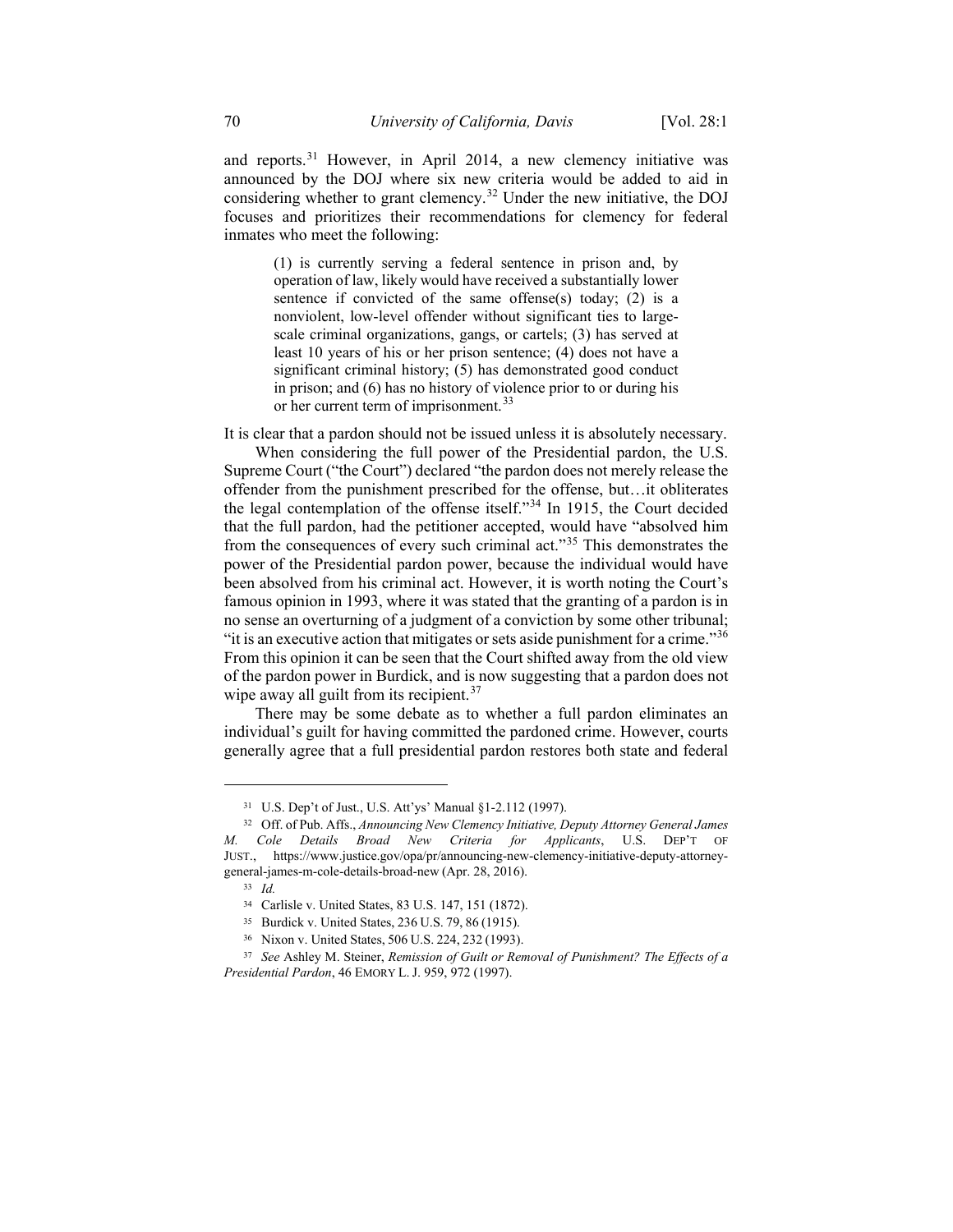civil rights to remove consequences that legally attach as a result of a federal conviction.[38](#page-6-0) For example, a state and federal firearm disability does not apply to a person who has received a full and unconditional pardon.<sup>[39](#page-6-1)</sup> A convicted felon, for the purposes of the statute, who has been pardoned, has had their civil rights restored, "unless the pardon, expungement, or restoration of civil rights expressly provides that one may not possess or receive firearms."[40](#page-6-2) The Presidential pardon is, in a sense, the best and the only method for restoring rights under federal law.[41](#page-6-3) That being said, "a pardon will not preclude a court or other entity from considering the pardoned offense for certain eligibility purposes."[42](#page-6-4) For example, federal law authorizes the Attorney General to consider past drug-related convictions as a relevant factor in deciding whether or not to issue a license to a manufacturer of controlled substances.<sup>[43](#page-6-5)</sup> The courts have taken the position that even if the recipient of a pardon were to regain eligibility for a position or program from a pardon, it is possible that one may still be disqualified if their character is a necessary qualification for eligibility purposes.[44](#page-6-6)

It may be difficult for Congress to change how the pardon power works in the current judicial interpretation because the power stems directly from the Constitution.[45](#page-6-7) This power is considered absolute because a Presidential pardon can erase both the underlying guilt and the existence of the federal offense.[46](#page-6-8) For example, "[the] President's power, if any, to issue an order of expunction of a criminal record must stem from an act of Congress or from the Constitution itself."[47](#page-6-9) In 2015, President Obama announced that he directed the Office of Personnel Management ("OPM") to "take action where it can by modifying its rules to delay inquiries into criminal history until later in the hiring process."[48](#page-7-0)

<sup>38</sup> *See* Bjerkan v. United States, 529 F.2d 125, 129 (7th Cir. 1975).

<span id="page-6-1"></span><span id="page-6-0"></span><sup>39</sup> *See* Harbert v. Deukmejian, 173 Cal. Rptr. 89 (Ct. App. 1981) (holding that if an individual is prevented under state and federal law from possessing a firearm due to a felony conviction, a full and unconditional pardon for the federal conviction would remove the firearm disability).

<sup>40</sup> 18 U.S.C. § 921(a)(20).

<span id="page-6-4"></span><span id="page-6-3"></span><span id="page-6-2"></span><sup>41</sup> RICHARD M. THOMPSON, CONG. RSCH. SERV., R44571, THE PRESIDENT'S PARDON POWER AND LEGAL EFFECTS ON COLLATERAL CONSEQUENCES 14 (2016).

<sup>42</sup> *Id.* at 11.

<sup>43 21</sup> U.S.C. § 823(a)(4).

<sup>44</sup> *See* United States v. McMichael, 358 F. Supp. 2d 644, 648 (E.D. Mich. 2005).

<sup>45</sup> THOMPSON, *supra* note 41, at 16.

<span id="page-6-8"></span><span id="page-6-7"></span><span id="page-6-6"></span><span id="page-6-5"></span><sup>46</sup> United States v. Noonan, 906 F.3d 925, 956 (3d Cir. 1990) (illustrating how the President having the ability through the pardon power vested under Article II, § 2 to tamper with judicial records is a concept jurisprudentially hard to swallow).

<sup>47</sup> *Id.* at 955.

<span id="page-6-9"></span><sup>48</sup> Off. of the Press Sec'y, *FACT SHEET: President Obama Announces New Actions to Promote Rehabilitation and Reintegration for the Formerly-Incarcerated*, THE WHITE HOUSE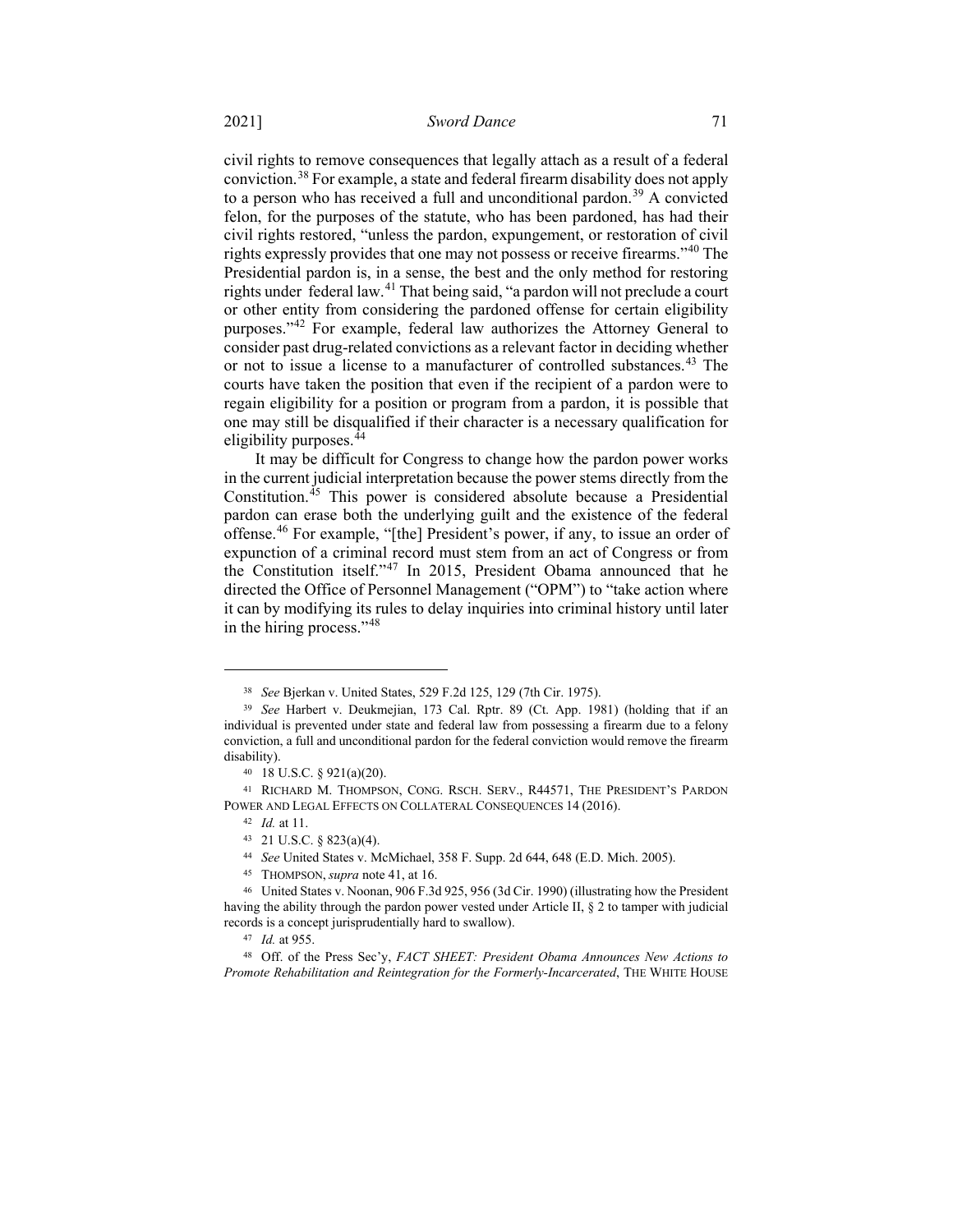As the pardon power continues to expand, it is unclear what the future holds. The Constitution has made it clear that the President has the plenary power to use and exercise their pardon authority for any reason.<sup>[49](#page-7-1)</sup>

# III. THE KINGDOM OF SAUDI ARABIA: THE HISTORY OF SAUDI LAW AND THE PARDONING POWER

"Politically, the State is an absolute monarchy ruled by the sons of King Abd al-Aziz, who died in 1953."<sup>[50](#page-7-2)</sup> The Saudi national system has been expanding over the past few decades, and the Saudi State is now, more than ever, playing an "increasingly strong and direct role in people's lives."<sup>[51](#page-7-3)</sup> The Saudi monarchy enforces the tightest restrictions on most, if not all, political and civil liberties, while maintaining that there are "no officials at the national level being elected."[52](#page-7-4) It can be seen that the Saudi regime currently relies mostly on strict surveillance, the heavy criminalization of dissent, appeals in large part to sectarianism and ethnicity, and "public spending supported by oil revenues to maintain power."[53](#page-7-5)

The ability to reform the Saudi government and start anew is in large part due to the discovery of oil in the 1930s.<sup>[54](#page-7-6)</sup> This new discovery of oil gave the country the ability to rapidly change, create legislation, and transform Saudi Arabia into a "modern nation-state."<sup>[55](#page-7-7)</sup> From the 1930s until the present, many specialized tribunals or "committees" were created to adjudicate matters in certain areas, the most notable of which was the creation of the Board of Grievances in 1955.<sup>[56](#page-7-8)</sup> The "Board heard and investigated complaints filed by Saudi citizens against government officials and agencies, and directly reported to the King, who took the final decision on the complaint."<sup>[57](#page-7-9)</sup> Following King Abdulaziz's death in 1953, his five sons succeeded him in rule: "Saud (1953-1964), Faisal (1964-1975), Khalid (1975-1982), Fahd (1982-2005), and Abdullah (2005-present)."<sup>[58](#page-8-0)</sup> In 1992, the King introduced

<span id="page-7-1"></span><span id="page-7-0"></span><sup>(</sup>Nov. 2, 2015), https://obamawhitehouse.archives.gov/the-press-office/2015/11/02/fact-sheetpresident-obama-announces-new-actions-promote-rehabilitation.

<sup>49</sup> U.S. CONST. art. II, § 2.

<sup>50</sup> BERTELSMANN STIFTUNG, *supra* note 8, at 4.

<sup>51</sup> *Id.*

<span id="page-7-4"></span><span id="page-7-3"></span><span id="page-7-2"></span><sup>52</sup> *Saudi Arabia*, FREEDOM HOUSE, https://freedomhouse.org/country/saudi-arabia/ freedom-world/2019 (last visited Oct. 15, 2021).

<sup>53</sup> *Id.*

<span id="page-7-9"></span><span id="page-7-8"></span><span id="page-7-7"></span><span id="page-7-6"></span><span id="page-7-5"></span><sup>54</sup> Esther Van Eijk, *Sharia and National Law in Saudi Arabia*, *in* SHARIA INCORPORATED: A COMPARATIVE OVERVIEW OF THE LEGAL SYSTEMS OF TWELVE MUSLIM COUNTRIES IN PAST AND PRESENT 139, 140 (Jan Michiel Otto ed., 2010).

<sup>55</sup> *Id.* at 146. <sup>56</sup> *Id.* at 147.

<sup>57</sup> *Id.*

<sup>58</sup> *Id.*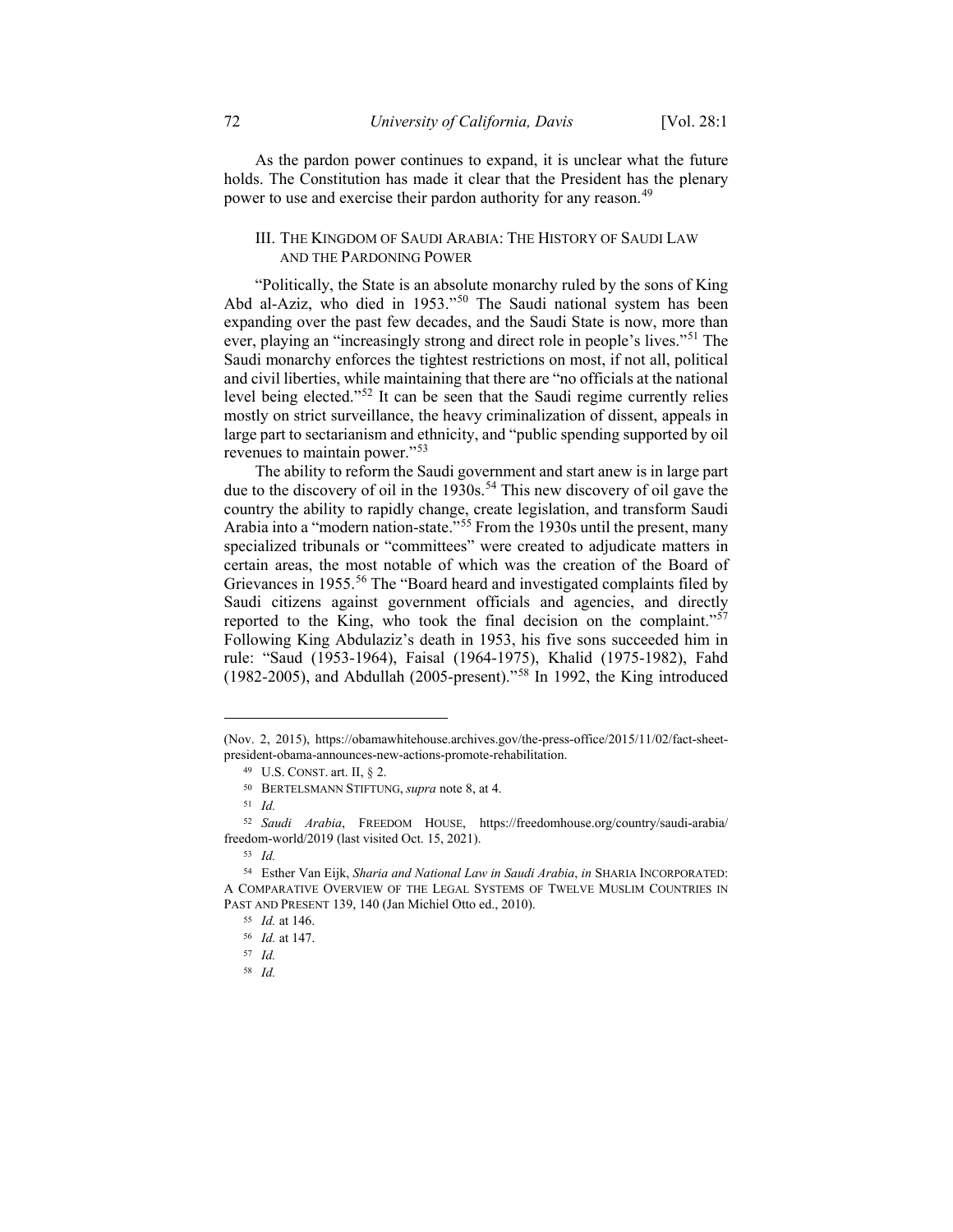major reforms and changes in the State's organic institutions, thus creating a new era in Saudi law and politics.[59](#page-8-1)

The Basic Ordnance of Saudi Arabia ("Ordinance") is a document that is a subordinate to the Qur'an and the Sunna, sources which have the highest authority for all Saudi legislation. $60$  According to the Ordinance, succession to the throne shall be limited to male descendants of the founding King, but the King shall have the final say in choosing his heir.<sup>[61](#page-8-3)</sup> The King is not subject to any separation of powers–unlike the legislative, executive, and judicial powers–due to the King being "their" final authority, creating no need for a constitutional court.<sup>[62](#page-8-4)</sup> The King of Saudi Arabia is also the Prime Minister, making the King the head of the Executive Branch of government.<sup>[63](#page-8-5)</sup> The King appoints and relieves ministers and other high-ranking civil servants by royal decree.<sup>[64](#page-8-6)</sup> The King shall appoint and dismiss judges upon recommendation of the Supreme Judicial Council, and acts as the highest instance of appeal and has the power to pardon anyone.<sup>[65](#page-8-7)</sup> This Council, besides the King, is the highest authority in the Saudi Judicial System.<sup>[66](#page-8-8)</sup> "The Supreme Judicial Council is composed of eleven members and carries out several administrative, legislative, consultative, and judicial functions."[67](#page-8-9) Although this Council exists, the King is the highest authority of the land and may use his power any way he deems fit.<sup>[68](#page-8-10)</sup>

The King's power, as set out in the basic system of rules described above is, in fact, tremendous. The real extent of the King's power can be seen through the history of using the pardon power. For example, in January 2003, affluent members of the Saudi elite submitted a document calling for an independent judiciary, the need for more advanced human rights, the elevation of the rights of all women, and a "popular election of the Consultative Council."[69](#page-9-0) By 2004, this petition caused several petitioners, political activists, lawyers, and other affluent members of the Saudi elite to be arrested

<span id="page-8-3"></span><span id="page-8-2"></span><span id="page-8-1"></span><span id="page-8-0"></span><sup>59</sup> Rashed Aba-Namay, *The Recent Constitutional Reforms in Saudi Arabia*, 42 INT'L & COMPAR. L. Q. 295, 295–96 (1993).

<sup>60</sup> *See* Basic Law of Governance (1992), art. 7 (Saudi Arabia).

<sup>61</sup> *See id.* art. 5.

<sup>62</sup> *Id.* art. 44.

<sup>63</sup> *Id.* art. 56.

<sup>64</sup> *Id.* art. 57.

<sup>65</sup> *Id.* art. 50.

<span id="page-8-8"></span><span id="page-8-7"></span><span id="page-8-6"></span><span id="page-8-5"></span><span id="page-8-4"></span><sup>66</sup> Abdullah F. Ansary, *A Brief Overview of the Saudi Arabian Legal System*, HAUSER GLOB. L. SCH. PROGRAM: GLOBALEX (July 2008), https://www.nyulawglobal.org/ globalex/Saudi\_Arabia.html#\_Toc200894568.

<sup>67</sup> *Id.*

<sup>68</sup> *See* Basic Law of Governance (1992), art. 5 (Saudi Arabia).

<span id="page-8-10"></span><span id="page-8-9"></span><sup>69</sup> Abdulaziz H. Al-Fahad, *Ornamental Constitutionalism: The Saudi Basic Law of Governance*, 30 YALE J. OF INT'L L. 375, 393 n.74 (2005).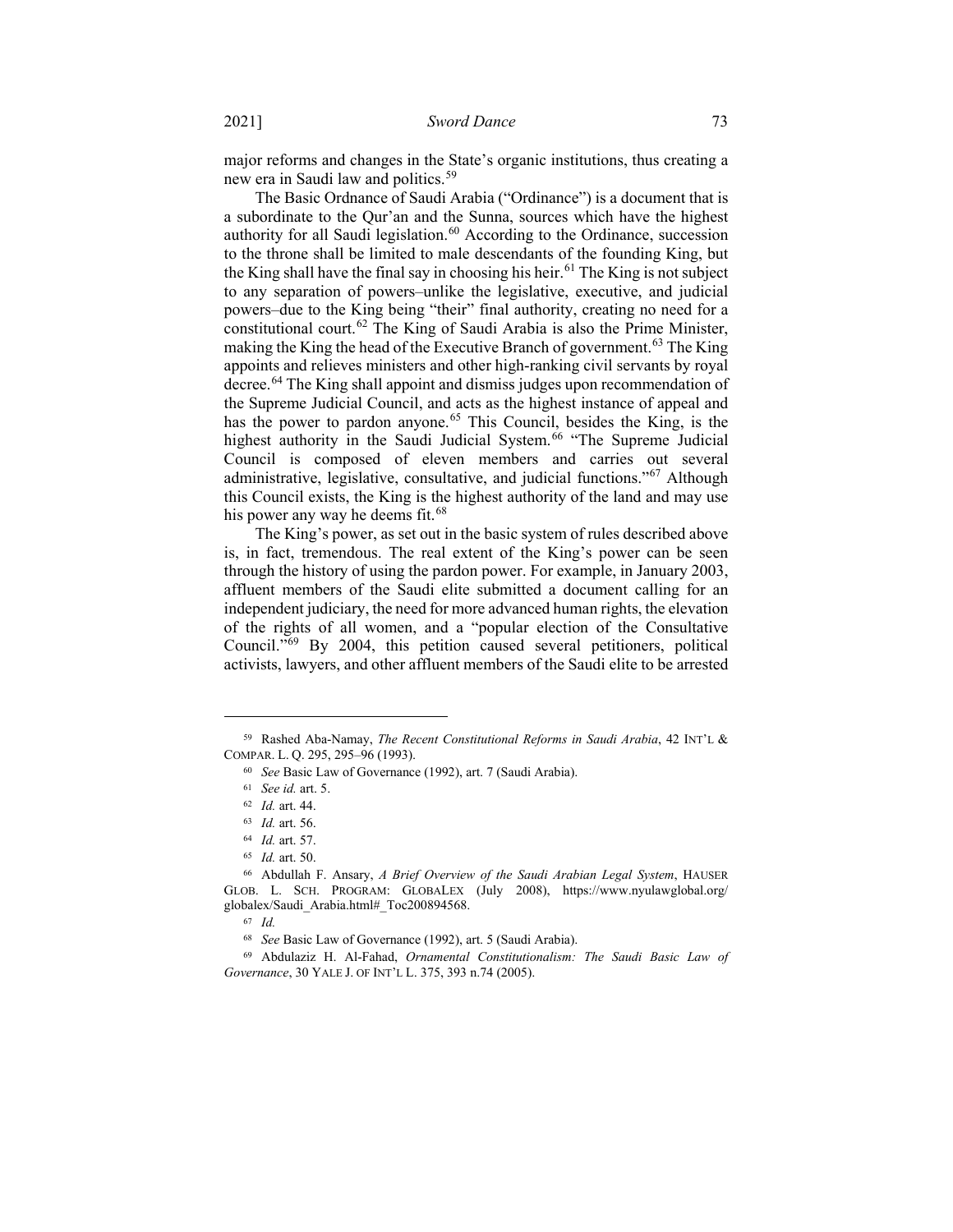and put into prison.[70](#page-9-1) One individual, Abdullah al-Hamid, was imprisoned for seventeen months before ultimately being charged with a seven-year punishable sentence for his involvement in the petition.<sup>[71](#page-9-2)</sup> The King made it clear that his power would not be challenged and that these demonstrations went against the basic laws and power of the current King. While the King had the ultimate power to put these individuals in jail, a new King could ultimately pardon them. After King Fahd's death in August 2005, King Abdullah immediately pardoned the above-mentioned petitioners.<sup>[72](#page-9-3)</sup> Here, King Abdullah's authority to use the pardon power to overturn what King Fahd did, saved the lives of these individuals.

The King has free reign to use the pardon power and particularly likes to use this power during celebrations; "On his seventieth birthday, King Hassan II of Saudi Arabia granted various pardons to over  $1,800$  people."<sup>[73](#page-9-4)</sup> These pardons show that the King can and will grant such multiple pardons, as do other heads of state with some regularity, typically to mark national or religious holidays. A holiday or birthday may be a reason for a celebratory pardon in Saudi Arabia, but rape is still criminalized under Sharia law, and discretion is often left to the judge to punish the victim.<sup>[74](#page-9-5)</sup>

In Sharia law, the act of rape is punishable by lashing, imprisonment, and potentially the death penalty if a judge finds that the rape "resulted from the woman mingling with men."<sup>[75](#page-9-6)</sup> In October 2006, the General Qatif Court initially sentenced a 19-year-old victim, who was gang raped by seven men, to 90 lashes and six months in prison.<sup>[76](#page-9-7)</sup> The Saudi Supreme Court reviewed the case on appeal and decided that increasing the number of lashes to 200 was proper.<sup>[77](#page-10-0)</sup> King Abdullah issued a royal pardon for the girl, only after pressure from the world community, based on a previous pardon.[78](#page-10-1) However,

<sup>70</sup> *See id.* at 375, 392.

<span id="page-9-1"></span><span id="page-9-0"></span><sup>71</sup> *Saudi Arabia: Two Leading Reformers Arrested*, HUM. RTS. WATCH (July 23, 2007, 8:00 PM). https://www.hrw.org/news/2007/07/23/saudi-arabia-two-leading-reformers-arrested.

<span id="page-9-3"></span><span id="page-9-2"></span><sup>72</sup> AMNESTY INT'L, SUDAN: "THE TEARS OF ORPHANS": NO FUTURE WITHOUT HUMAN RIGHTS (1995); *see also* Steve Coll, *Saudi King Pardons Jailed Activists*, THE IRISH TIMES (Aug. 10, 2005, 1:00), https://www.irishtimes.com/news/saudi-king-pardons-jailed-activists-1.478334.

<sup>73</sup> Jody C. Baumgartner & Mark H. Morris, *Presidential Power Unbound: A Comparative Look at Presidential Pardon Power*, 29 POL. & POL'Y 210, 213 (2001).

<span id="page-9-5"></span><span id="page-9-4"></span><sup>74</sup> AMS. FOR DEMOCRACY & HUM. RTS. IN BAHR., THE EVASION OF EQUALITY: A REPORT ON THE IMPLEMENTATION OF SAUDI ARABIA'S RECOMMENDATIONS FROM THE SPECIAL RAPPORTER ON VIOLENCE AGAINST WOMEN AND ITS CAUSES (2015).

<sup>75</sup> *Id.*

<span id="page-9-7"></span><span id="page-9-6"></span><sup>76</sup> Vicky Baker, *Rape Victim Sentenced to 200 Lashes and Six Months in Jail*, GUARDIAN (Nov. 17, 2007, 6:44 PM), https://www.theguardian.com/world/2007/nov/17/ saudiarabia.international.

<sup>77</sup> *Id.*

<sup>78</sup> Katherine Zoepf, *Saudi King Pardons Gang Rape Victim*, GUARDIAN (Dec. 17, 2007, 11:01 AM), https://www.theguardian.com/world/2007/dec/17/saudiarabia.allegrastratton.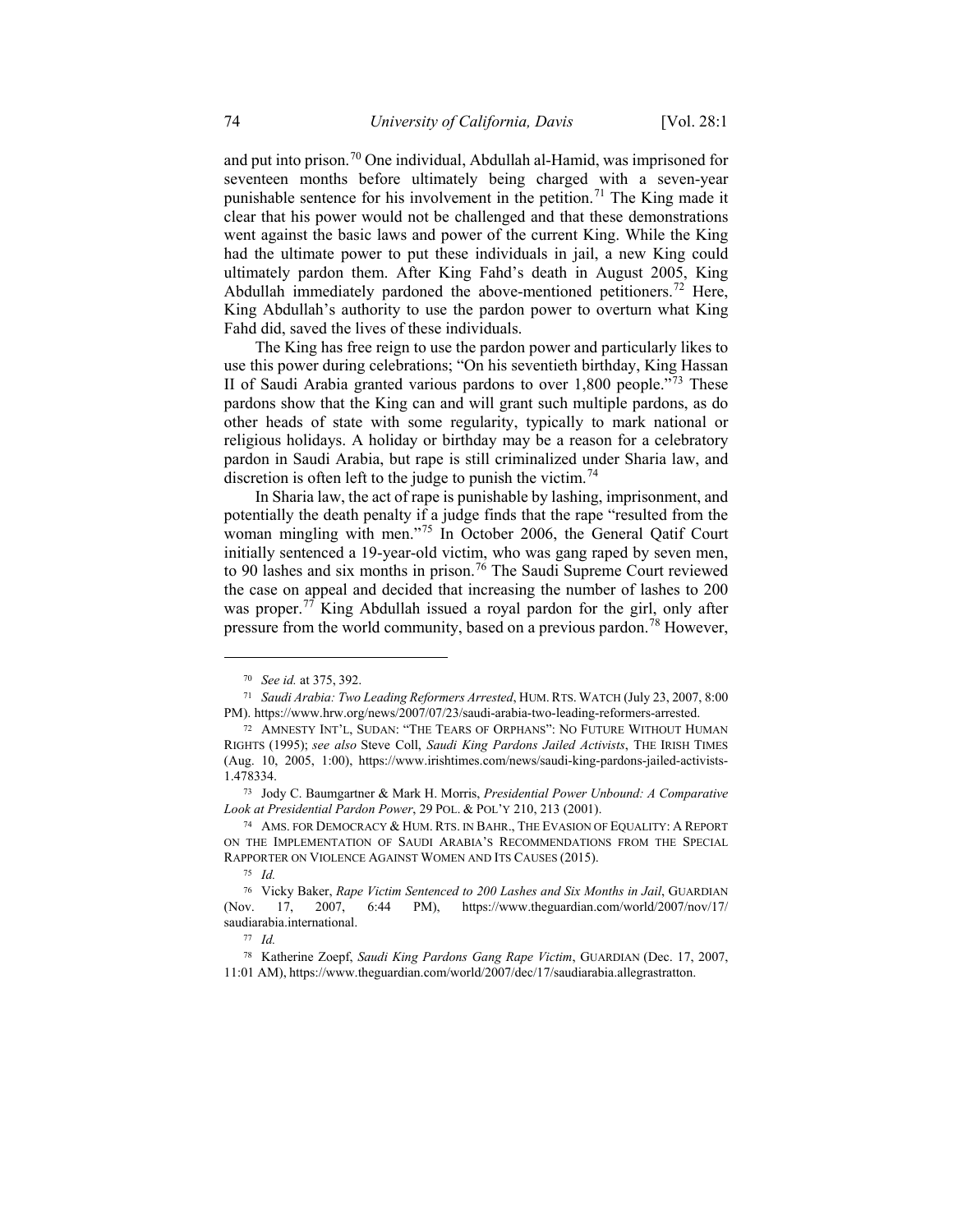the King emphasized that he believed the verdict was fair, and that he had faith in the integrity of the justice system.[79](#page-10-2) Shown here, the pardoning power is powerful because the King does not need a reason when deciding whether or not to pardon someone. It is clear in this case that the pardon allows the King to arbitrarily release anyone he wishes or condemn them by not using the pardon power at all.

This idea of absolute power can be seen where the pardon will only be granted if prisoners do as they are told. For some prisoners, a pardon will only be granted if a document is signed for the King. $80 \text{ In } 1974$  $80 \text{ In } 1974$ , forty political prisoners received life imprisonment for politically motivated offenses, which included those from Morocco who were peacefully protesting the Western Sahara occupation.<sup>[81](#page-10-4)</sup> It may have occurred to the King that after years of imprisonment, there might be a solution. As such, the King held that these prisoners would only be granted a pardon if they signed a document stating, "[after] having strayed from the national consensus, [they] had recognized that the regained Western Sahara was Moroccan, and asked the King to bestow upon them his general benevolence and blessing."[82](#page-10-5) Being strong-armed into a pardon is a common theme for Kings in Saudi Arabia. In 1991, Abraham Serfaty was sentenced to life in prison due to his peaceful expressions against the King, and was considered to be "plotting the monarchy's overthrow."[83](#page-10-6) The King resisted international pressure to pardon Serfaty because the King's letter to Serfaty, which declared that the Western Sahara was Moroccan territory, would not be signed by Serfaty. $84$  In July 1991, just two months before Serfaty changed his mind, the King told a French television interviewer, "As long as this man does not recognize that the Western Sahara is Moroccan, there will be no royal pardon for him."[85](#page-11-0) 

<span id="page-10-0"></span>It is evident that the King of Saudi Arabia has a great deal of power, including the unlimited or even unchecked use of the pardon power.

<sup>79</sup> *Id.*

<span id="page-10-4"></span><span id="page-10-3"></span><span id="page-10-2"></span><span id="page-10-1"></span><sup>80</sup> *See* HUMAN RIGHTS WATCH, HUMAN RIGHTS WATCH WORLD REPORT 1992: MOROCCO AND WESTERN SAHARA (1992), https://www.hrw.org/reports/1992/WR92/MEW2- 01.htm.

<sup>81</sup> *Id.*

<sup>82</sup> *Id.*

<sup>83</sup> *Id.*

<span id="page-10-7"></span><span id="page-10-6"></span><span id="page-10-5"></span><sup>84</sup> *Id.*; *see also* Adel Abdel Ghafar & Anna L. Jacobs, *Morocco-Saudi Relations: Trouble Amongst Royals*? (Mar. 1, 2019), BROOKINGS, https://www.brookings.edu/blog/order-fromchaos/2019/03/01/morocco-saudi-relations-trouble-amongst-royals/ (showing that in 1975, Spain agreed to withdraw from the territory and permit Morocco and Mauritania to occupy it, igniting a war between those two countries. The Moroccan-Saudi Arabia tension reflects the ongoing concern about "Saudi Arabia's aggressive policies across the region which includes the Western Sahara.").

<sup>85</sup> HUMAN RIGHTS WATCH, *supra* note 80.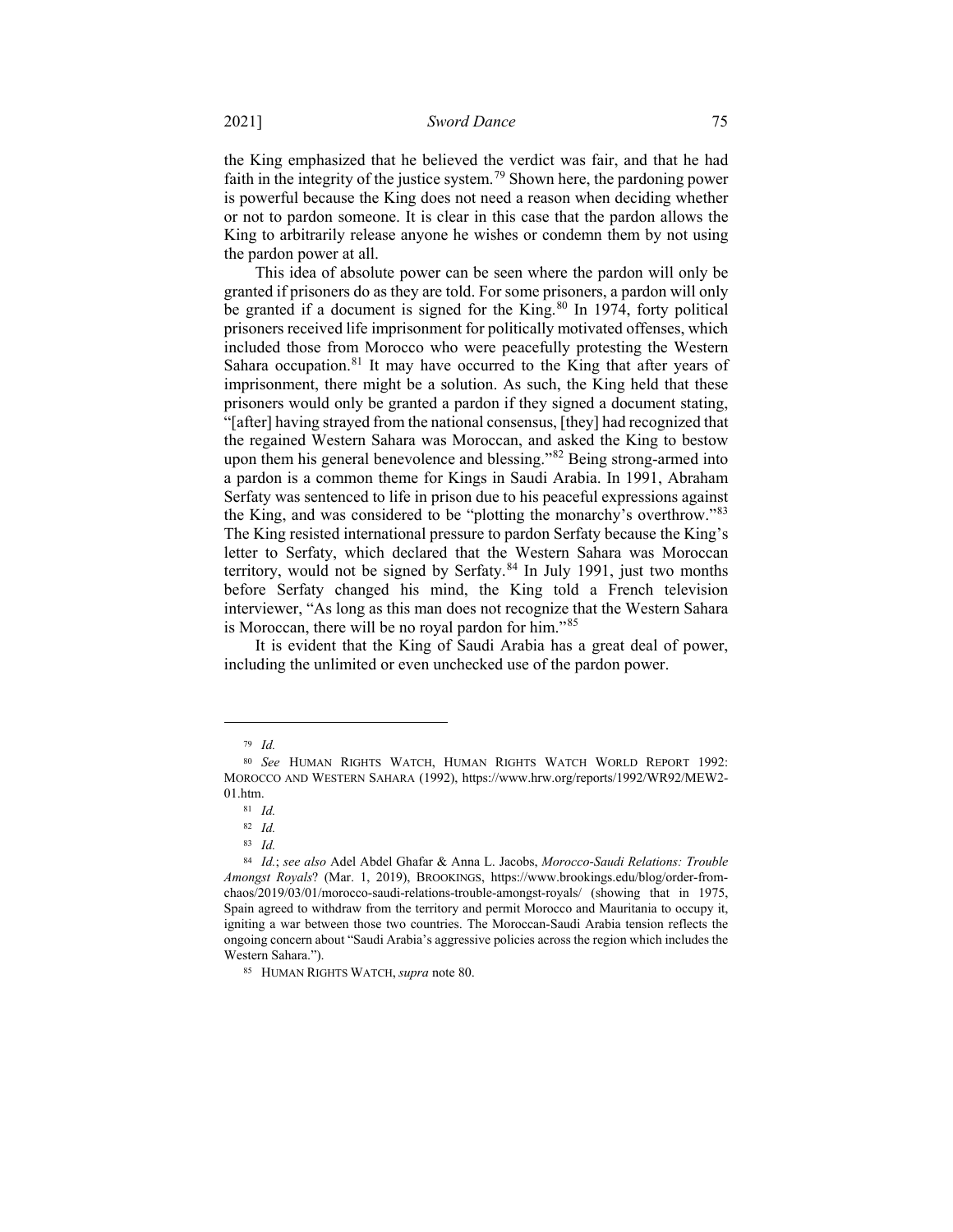### IV. A COMPARATIVE LOOK AT THE PARDONING POWER IN THE UNITED STATES AND IN SAUDI ARABIA

Although there are various types of other religious views in Saudi Arabia, Sharia is the most common and is the "sole system of law…[for] Saudi Arabia."[86](#page-11-1) Article I of the U.S. Constitution explains how the legislative branch carries out the separation of powers principle between the legislative and executive branches of government. It outlines examples such as the checking and balancing power, the election of senators and representatives, the way legislation is enacted, and the powers bestowed on Congress by the U.S. Constitution.<sup>[87](#page-11-2)</sup> The Constitution vests the federal pardon power exclusively with the President under Article II Section 2, which provides, "he [the President] shall have the power to grant Reprieves and Pardons for Offences [sic] against the United States, except in Cases of Impeachment."[88](#page-11-3)

Saudi Arabia may have a King and the U.S. may have a Republic, but what both countries do share is the powerful use of the pardon power. This comparative look should be viewed since the pardon power is one of the last powers left of a king in the U.S.<sup>[89](#page-11-4)</sup> These royal prerogatives can be seen in the U.S. Supreme Court, stating that:

If the King pardons a felon and it is shown to the court, and yet the felon pleads guilty and waives the pardon, he shall not be hanged, for it is the King's will that he shall not, and the King has an interest in the life of his subject. $90$ 

Here, just as in Saudi Arabia, the Court is agreeing that the pardon power in the U.S. is absolute. In *United States v. Klein*, the Court ruled that the President grants the pardon power with omniscient powers.<sup>[91](#page-11-6)</sup> Furthermore, *Biddle v. Perovich* illustrates that the Court agrees that the President may determine pardons as the ultimate authority.<sup>[92](#page-12-0)</sup> Just like the King in Saudi Arabia, the President may, depending on the case outcome, enforce direct changes if the President believes the lower representatives of power wrongly handled the case.<sup>[93](#page-12-1)</sup> Also like the King, the President may forcibly voice opinions to subordinates regarding how they would like the relevant laws to

<span id="page-11-1"></span><span id="page-11-0"></span><sup>86</sup> WORLD FACTBOOK, *Field Listing–Legal System,* CIA (Sept. 24, 2021), https://www.cia.gov/the-world-factbook/field/legal-system; *see also* RAJ BHALA, UNDERSTANDING ISLAMIC LAW (SHARĪ'A) (2d ed. 2016).

<sup>87</sup> U.S. CONST. art. I, § 1.

<sup>88</sup> *Id.* art. II, § 2.

<span id="page-11-6"></span><span id="page-11-5"></span><span id="page-11-4"></span><span id="page-11-3"></span><span id="page-11-2"></span><sup>89</sup> *See* Paul J. Larkin, Jr., *Guiding Presidential Clemency Decision Making*, 18 GEO.J. L. & PUB. POL'Y 451 (2020).

<sup>90</sup> United States v. Wilson, 32 U.S. (7 Pet.) 150, 160–61 (1833).

<sup>91</sup> United States v. Klein, 80 U.S. (13 Wall.) 128, 147 (1871).

<sup>92</sup> Biddle v. Perovich, 274 U.S. 480, 486 (1927).

<sup>93</sup> Love, *supra* note 6, at 1507.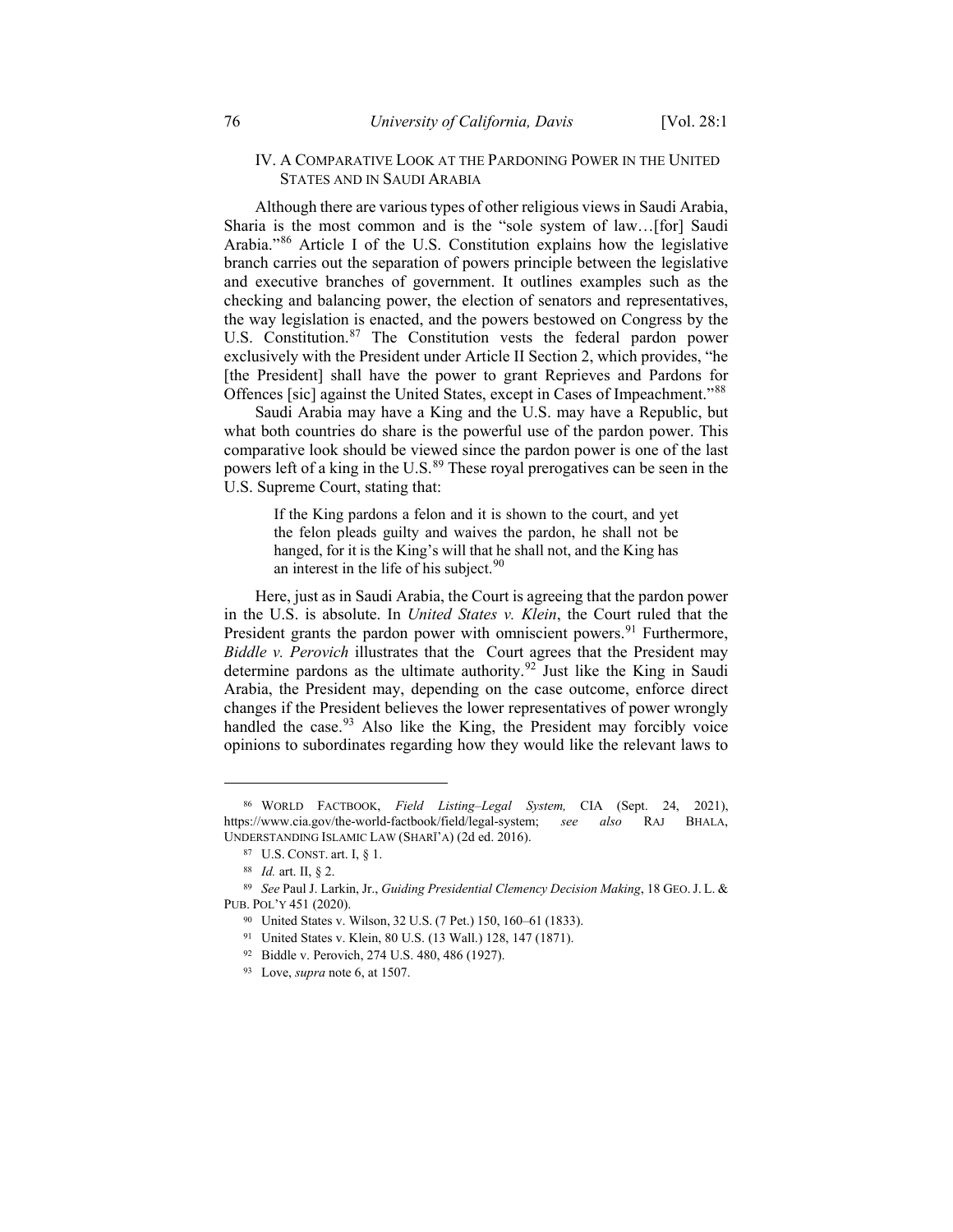be enforced with the particular manner that the enforced laws would be exercised.[94](#page-12-2)

Generally, Congress and the President should reach a consensus through their regular legislative process on a pardon; however, President Bill Clinton will be remembered not for what he did with Congress, but for what he did without them.<sup>[95](#page-12-3)</sup> President Clinton, before leaving the White House counsel, contacted the Pardon Attorney's office with individuals for pardon consideration, including Marc Rich ("Rich").<sup>[96](#page-12-4)</sup> Marc Rich was charged with tax evasion and making oil deals with Iran during the Iran hostage crisis.<sup>[97](#page-12-5)</sup> The Pardon Attorney had to conduct its FBI background check on all of the names in a rush, with no time to make a formal recommendation on the Rich case.[98](#page-12-6) Rich should have been denied a pardon because he was abroad when he was charged and was never convicted, making his pardon unusual.<sup>[99](#page-12-7)</sup> The President had to be aware of Rich's crimes and knew that the U.S. Attorney for the Southern District of New York did not support his pardon.<sup>[100](#page-12-8)</sup> In Clinton's New York Times article, the former President denied that he pardoned Mr. Rich because of Denise Rich's political contributions, by saying those reasons for the pardon are "utterly false."[101](#page-12-9) Just as the King of Saudi Arabia, who has the absolute power to pardon, the President of the U.S. has similar powers of a King to arbitrarily pardon anyone he desires. This power to stop a King or a President from using the pardon power is completely nonexistent whether in a Republic or in an absolute monarchy.

This commonality is also reflected in the fact that the common people lack the power to command a pardon for those who deserve it. Most capital crimes in Saudi Arabia are punished through beheadings, with those individuals being beheaded and then having their bodies on display, "execution, or crucifixion, or the cutting off of hands and feet from opposite

<sup>94</sup> *Id.* at 1507–08.

<span id="page-12-4"></span><span id="page-12-3"></span><span id="page-12-2"></span><span id="page-12-1"></span><span id="page-12-0"></span><sup>95</sup> Louis Fisher, *"The Law:" When Presidential Power Backfires: Clinton's Use of Clemency*, 32 PRESIDENTIAL STUD. Q. 586 (Sept. 2002).

<sup>96</sup> *See id.* at 594.

<span id="page-12-6"></span><span id="page-12-5"></span><sup>97</sup> *The Controversial Pardon of International Fugitive Marc Rich: Hearing Before the H.R. Comm. on Gov. Reform*, 107th Cong. 107–11 (2001).

<sup>98</sup> *See id.*

<span id="page-12-7"></span><sup>99</sup> Saul S. Le Vine, *Presidential Pardons and Fugitives of United States – Marc Rich and Pincus Green*, 9 N.E. J. OF LEGAL STUD. 1, 1 (2001).

<span id="page-12-8"></span><sup>100</sup> *Id.*; *see also supra The Controversial Pardon of International Fugitive Marc Rich: Hearing Before the H.R. Comm. on Gov. Reform*, note 97 (showing that the facts are limited as to what Eric Holder actually did with the pardon information, but the government says Eric Holder did his job representing the views of the Justice Department in being responsive to the White House).

<span id="page-12-9"></span><sup>101</sup> William Jefferson Clinton, Opinion, *My Reasons for the Pardons*, N.Y. TIMES (Feb. 18, 2001), https://www.nytimes.com/2001/02/18/opinion/my-reasons-for-the-pardons.html. *But see Carter Calls Pardon of Rich 'Disgraceful*,*'* L.A. TIMES (Feb. 21, 2001, 12:00 AM), https://www.latimes.com/archives/la-xpm-2001-feb-21-mn-28265-story.html.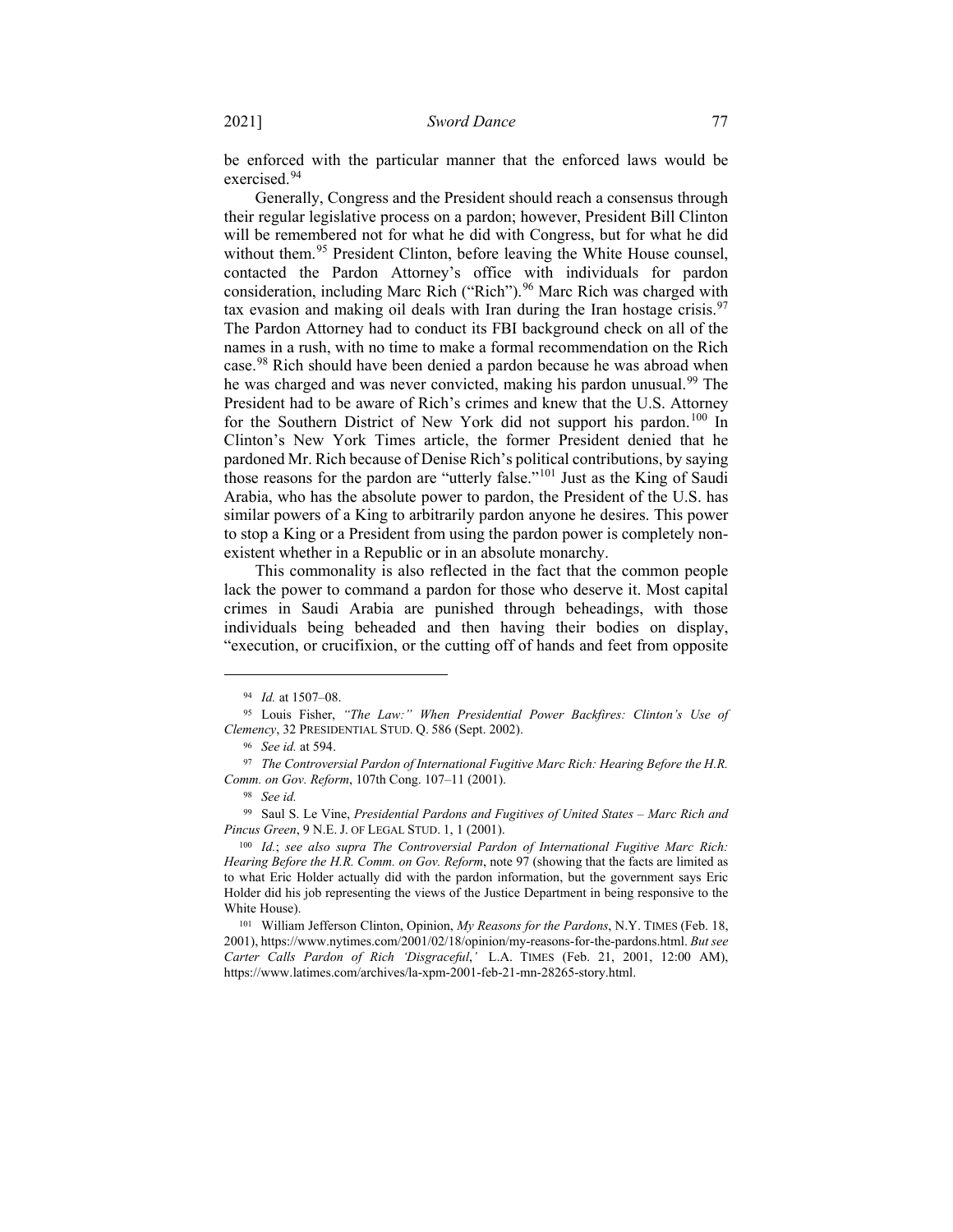sides."[102](#page-13-0) The Qur'an reflects this Islamic law, "[those] who wage war against God and His Messenger and strive to spread corruption in the land should be punished by death, crucifixion, the amputation of an alternate hand and foot or banishment from the land."[103](#page-13-1) Saudi Arabia executed a record number of 184 people in 2019, which marks the highest number of executions within the country's given year.[104](#page-13-2) In 2015, a group of United Nations experts advocated for the halt of Ali al-Nimr's ("al-Nimr") execution.<sup>[105](#page-13-3)</sup> The Saudi government arrested and convicted 17-year-old al-Nimr for being a part of the 2012 Spring-inspired protest.<sup>[106](#page-13-4)</sup> These protests advocated for social and political reforms within the Shiite province of Qatiuring.[107](#page-13-5) After losing his appeal in the high court in Saudi Arabia, al-Nimr faced the highest execution penalty by beheading and "crucifixion," or publicly displaying his body.<sup>[108](#page-13-6)</sup> The Royal Pardon may be al-Nimr's only hope in avoiding this death sentence. However, as of December 20, 2019, al-Nimr, after spending eight birthdays on death row, is still in the same place he was after his arrest in February 2012.[109](#page-13-7) Although groups are calling on the Saudi monarchy to release Ali, repeal his criminal record, and provide him with appropriate compensation for his human rights violation, the King has continued to withhold a pardon.<sup>[110](#page-13-8)</sup> Here, just as a King or a President has the power to arbitrarily pardon someone, the same power exists to withhold the pardon power from anyone. The power can be seen as absolute because although people, groups, and the world may demand a pardon, only the King or a President can decide whether or not to grant clemency.

Saudi Arabia and the United States have long shared commonalities, as U.S. Presidents have long visited Saudi Arabia. The U.S. and Saudi Arabia in 1931 exchanged a diplomatic relationship and sent U.S ambassadors to Jeddah, in  $1940$ <sup>[111](#page-14-0)</sup>. The common goal both countries share is having stability

<sup>102</sup> *See* QUR'AN, Surah Al-Ma'idah 5:32–34.

<sup>103</sup> *Id.*

<span id="page-13-2"></span><span id="page-13-1"></span><span id="page-13-0"></span><sup>104</sup> *Death Penalty 2019: Saudi Arabia Executed Record Number of People Last Year Amid Decline in Global Executions*, AMNESTY INT'L (Apr. 21, 2020, 1:01 AM), https://www.amnesty.org/en/latest/news/2020/04/death-penalty-2019-saudi-arabia-executedrecord-number-of-people-last-year-amid-decline-in-global-executions/.

<span id="page-13-3"></span><sup>105</sup> Schams Elwazer, *U.N., Rights Groups Call on Saudi Arabia to Spare Man from Beheading, Crucifixion*, CNN (Sept. 23, 2015, 3:33 PM), https://www.cnn.com/ 2015/09/23/middleeast/saudi-arabia-ali-al-nimr-execution/.

<sup>106</sup> *Id.*

<sup>107</sup> *Id.*

<sup>108</sup> *Id.*

<span id="page-13-7"></span><span id="page-13-6"></span><span id="page-13-5"></span><span id="page-13-4"></span><sup>109</sup> Adhrb Admin, *Ali al-Nimr Turns 25 on Death Row in Saudi Arabia*, AM. FOR DEMOCRACY & HUM. RTS. IN BAHR. (Dec. 19, 2019), https://www.adhrb.org/2019/12/ali-alnimr-turns-25-on-death-row-in-saudi-arabia/.

<sup>110</sup> *Id.*

<span id="page-13-8"></span><sup>111</sup> Bureau of Near E. Affs., *U.S. Relations with Saudi Arabia*, U.S. DEP'T OF STATE (Dec. 15, 2020), https://www.state.gov/u-s-relations-with-saudi-arabia/.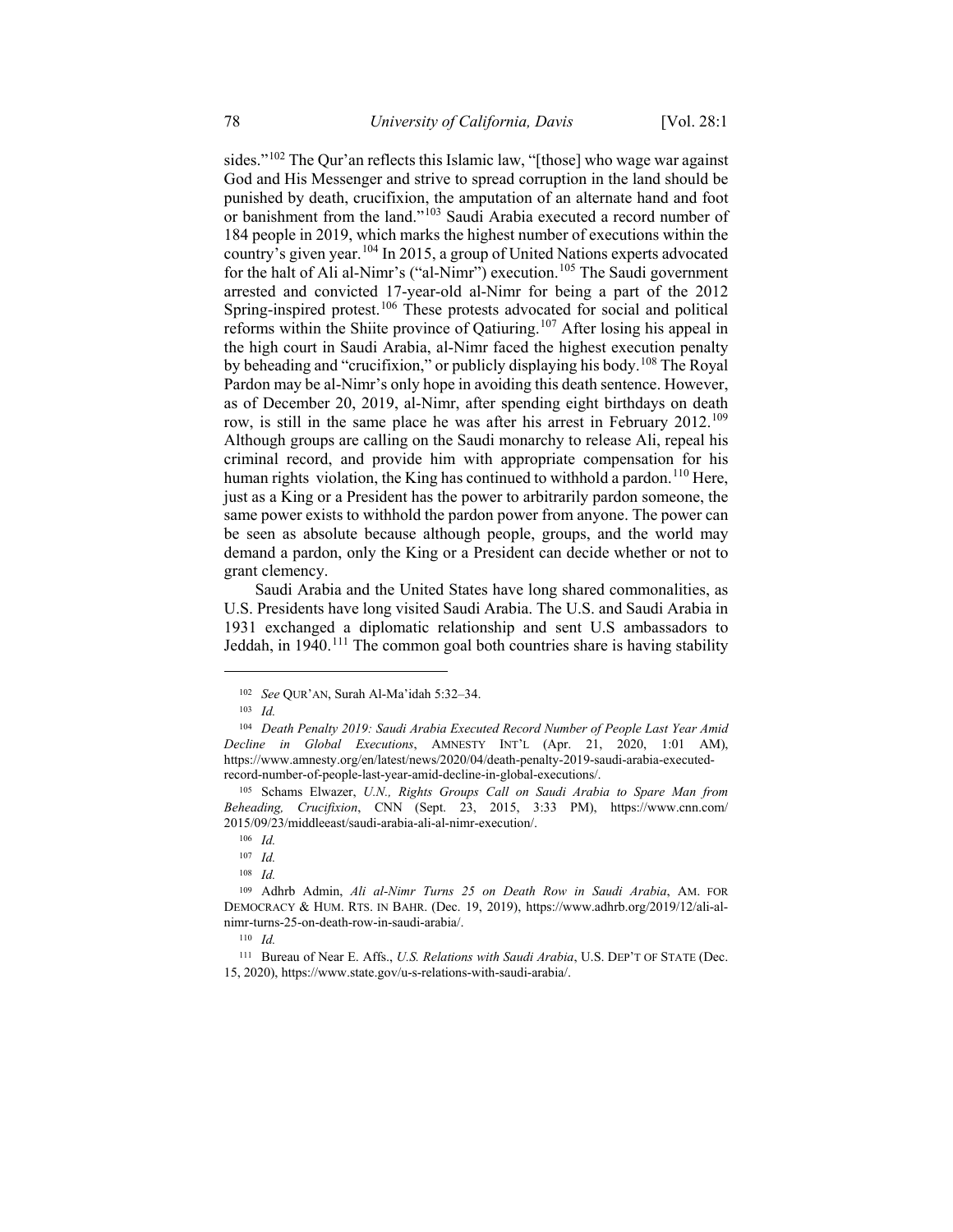within their countries and remaining close when global issues arise.<sup>[112](#page-14-1)</sup> Having these common interests also seem to extend to absolute power used by both the King and the President: the pardon power. The pardon power is laid out in the U.S. Constitution and in the Basic Ordinance of Saudi Arabia, and there seems to be no sign of these powers being repealed.<sup>[113](#page-14-2)</sup>

### V. THE APPLICABILITY OF INTERNATIONAL LAW ON PARDONS

Does international law have a place when decisions on domestic law are being enforced or abused? In *Roper v. Simmons*, Justice Antonin Scalia argues that international law does not have a place in decision-making in one's own country.[114](#page-14-3) He further goes on to say that if a country has not reached a consensus, the country is not ready to move past an issue and judges should not legislate from the bench.<sup>[115](#page-14-4)</sup> The idea that some rules are "unique to American Jurisprudence," such as the exclusion rule and the idea of having to follow other laws of other countries, should be ignored.<sup>[116](#page-14-5)</sup> His final point is to invoke other countries' laws when it fits a narrative but to disregard them otherwise when it does not fit a narrative that is neither logical nor intelligent.<sup>[117](#page-14-6)</sup>

This Article suggests that international law should be within a country's jurisprudence, but only with regard to the regulation of pardons, and that not looking at the rest of the world's ideas on laws would be unreasonably imprudent. However, the U.S. Constitution does not speak to pardons with respect to violations of international law.<sup>[118](#page-14-7)</sup> Under the Constitution, the President is given the power to "grant reprieves and pardons which is expressly limited to offenses against the United States."<sup>[119](#page-15-0)</sup> The U.S. follows the international law community standard where it is encouraged to "prosecute or extradite" individuals who have violated international law.<sup>[120](#page-15-1)</sup> When persecuting a violation of international law, it is well known that "the pardon of a wrongdoer can implicate a state's responsibility under

<sup>112</sup> *Id.*

<span id="page-14-1"></span><span id="page-14-0"></span><sup>113</sup> *See* U.S. CONST. art. II, § 2, cl. 1.; *see also* Basic Law of Governance (1992), art. 61 (Saudi Arabia).

<sup>114</sup> *See* Roper v. Simmons, 543 U.S. 551, 624 (2005) (Scalia, J., dissenting).

<sup>115</sup> *Id*. at 616.

<sup>116</sup> *Id*. at 625.

<sup>117</sup> *Id*. at 627.

<sup>118</sup> U.S. CONST.

<span id="page-14-5"></span><span id="page-14-4"></span><span id="page-14-3"></span><span id="page-14-2"></span><sup>119</sup> Jordan J. Paust, *Contragate and the Invalidity of Pardons for Violations of International Law*, 10 HOUS. J. INT'L L. 51, 52 (1987); *see also* U.S. CONST. art. II, § 2, cl. 1.

<span id="page-14-7"></span><span id="page-14-6"></span><sup>120</sup> Paust, *supra* note 120, at 54; *see generally* U.S. DEP'T OF STATE, *International Extradition and Related Matters*, (Apr. 2018), https://www.justice.gov/jm/jm-9-15000 international-extradition-and-related-matters.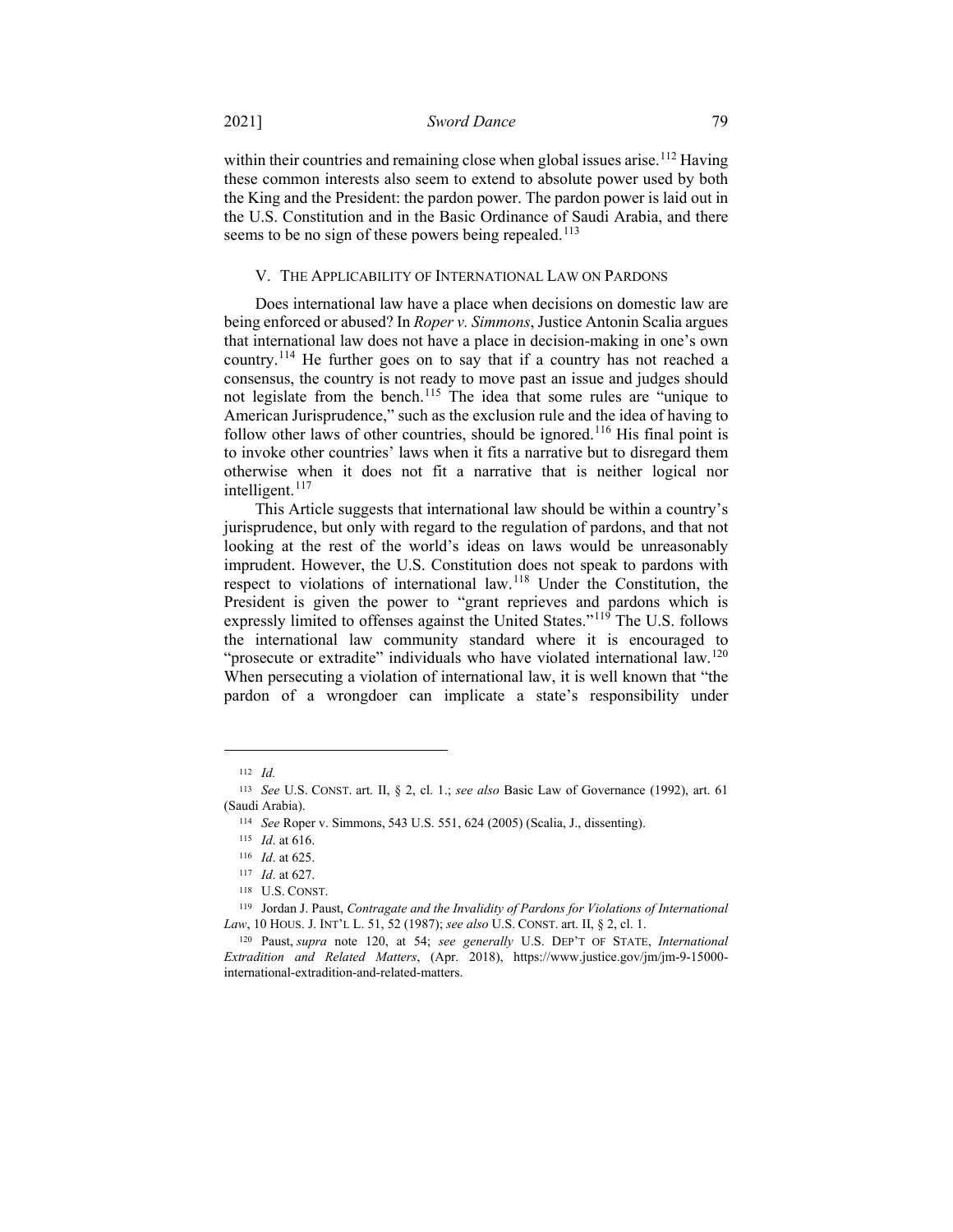international law for a 'denial of justice.'"<sup>[121](#page-15-2)</sup> It is clear, however, that there have been practically no rulings in the U.S. on any level where there has been a pardon or even attempted pardon for a violation of international law.[122](#page-15-3) In *United States v. Smith*, individuals were accused of violating international neutrality laws, but the case ended with an acquittal by a grand jury.<sup>[123](#page-15-4)</sup> The Pardon power is limited to "offenses against the United States,' the relevant domestic and international legal policies at stake, the precedential prohibitions under international law, and the lack of approval in judicial opinions of a pardon of international crime," meaning the President's power should not extend to international law violations.<sup>[124](#page-15-5)</sup>

International views should be considered when regulating or altering the pardon power, since international regimes can reinforce human rights, particularly in strong human rights-motivated democratic nations.<sup>[125](#page-15-6)</sup> Some countries, like Saudi Arabia, which hold low regard for international human rights, may even evade punishment with the irrational belief that "the nominal gesture of treaty ratification will shield them somewhat from pressure."<sup>[126](#page-15-7)</sup> This Article suggests that if the world can come together to sign treaties for serious issues, then the pardon power should be no different. A potential approach is to look to the International Covenant on Civil and Political Rights ("ICCPR"), which is a multilateral treaty that was adopted by the United Nations General Assembly on December 16, 1966.<sup>[127](#page-15-8)</sup> The treaty commits its State parties to respect the civil and political rights of individuals, including the right to life, freedom of religion, freedom of speech, freedom of assembly, electoral rights, and rights to due process and a fair trial.<sup>[128](#page-15-9)</sup> As of September 2019, the Covenant has 173 parties and six more signatories, although this is without ratification.<sup>[129](#page-16-0)</sup> The ICCPR is monitored by the United Nations Human Rights Committee (a separate body to the United Nations Human Rights Council), which reviews regular reports of States Parties on the success of rights implementation.<sup>[130](#page-16-1)</sup>

<span id="page-15-1"></span><span id="page-15-0"></span> $\overline{a}$ 

<sup>130</sup> *See id.*

<sup>121</sup> *Id.* at 55.

<sup>122</sup> *Id.* 

<sup>123</sup> *Id.* at 55–56; U.S. v. Smith, 27 F. Cas. 1192, 1229–30 (1806).

<sup>124</sup> Paust, *supra* note 120, at 56.

<span id="page-15-4"></span><span id="page-15-3"></span><span id="page-15-2"></span><sup>125</sup> Eric Neumayer, *Do International Human Rights Treaties Improve Respect for Human Rights?*, 49 J. OF CONFLICT RESOL. 925, 925 (2005).

<sup>126</sup> *Id.* at 927.

<sup>127</sup> International Covenant on Civil and Political Rights, Dec. 16, 1966, 999 U.N.T.S. 171. <sup>128</sup> *Id.*

<span id="page-15-9"></span><span id="page-15-8"></span><span id="page-15-7"></span><span id="page-15-6"></span><span id="page-15-5"></span><sup>129</sup> U.N. Treaty Collection, *International Covenant on Civil and Political Rights*, Subpage under *Chapter IV, Human Rights*, U.N. TREATY CONVENTION, https://treaties.un.org/ Pages/ViewDetails.aspx?src=TREATY&mtdsg\_no=IV-4&chapter=4&clang=\_en (Dec. 23, 2021, 10:15 AM).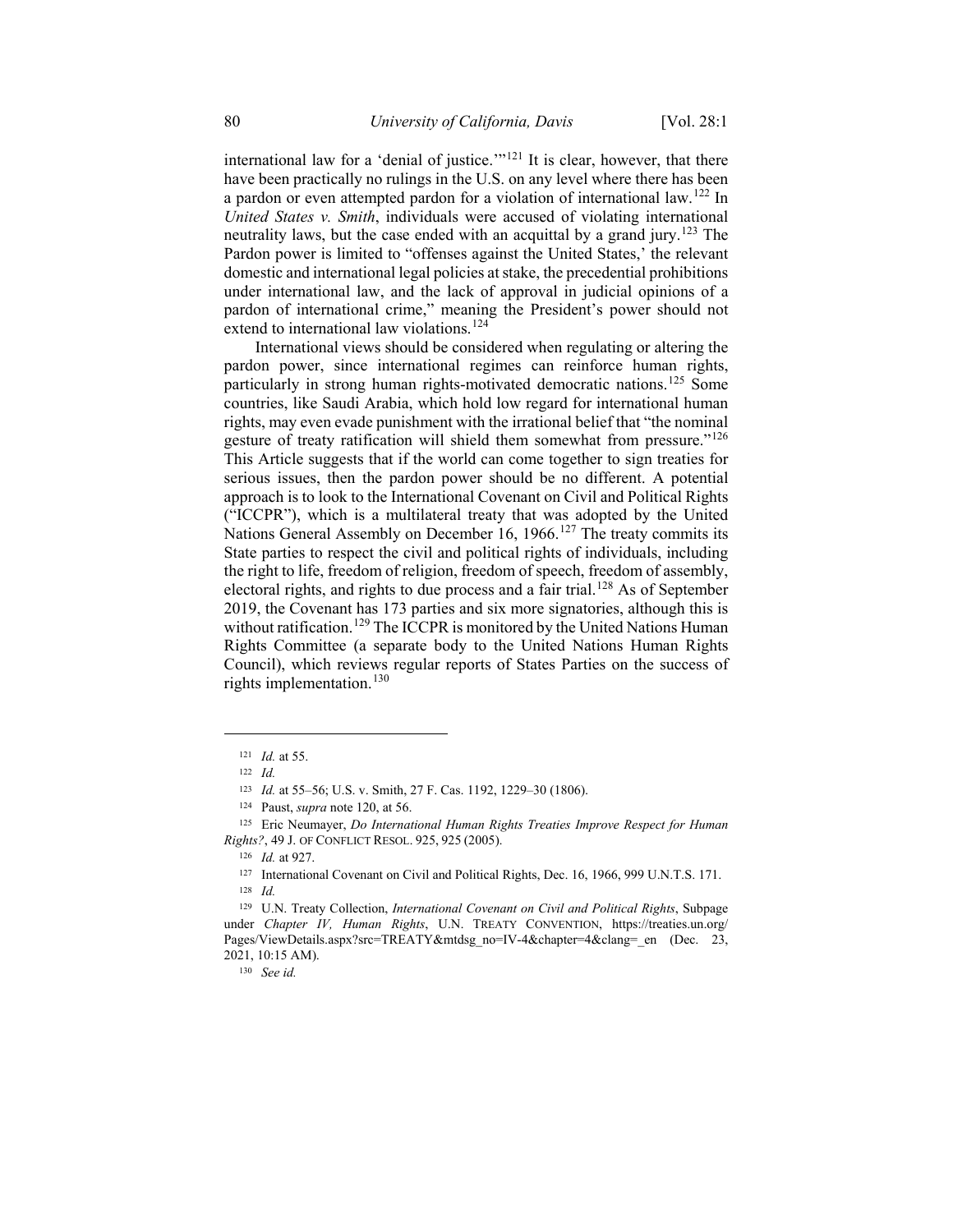# VI. AN APPROACH TO BETTER MANAGE POWER AND ADOPT LEGAL **STANDARDS**

This Article suggests that there may be a few issues with how the pardon power is used, and that there may be better ways to manage the pardon power in the U.S. and Saudi Arabia. Within the U.S., the idea of evolving standards could be adopted as a new legal standard to help manage the pardon power. "Evolving standards" is the method used and cited by the U.S. Supreme Court in *Roper v. Simmons*. [131](#page-16-2) Christopher Simmons was sentenced to death in 1993, when he was only eighteen years old.[132](#page-16-3) A series of appeals to state and federal courts lasted until 2002, but each appeal was rejected.<sup>[133](#page-16-4)</sup> When the U.S. Supreme Court decided to review the case, the Court viewed the case through the lenses of evolving standards.<sup>[134](#page-16-5)</sup> The Court discussed whether the execution of minors violated the prohibition of "cruel and unusual punishment" found in the Eighth Amendment as applied to the states through the Fourteenth Amendment.<sup>[135](#page-16-6)</sup> This Article suggests that the pardon power can be considered just as unfair and cruel because of the lack of control when power is abused. The Court ruled that standards of decency, as well as the way that the legal system is being run has evolved, and so legal standards should be changed.<sup>[136](#page-16-7)</sup> The Court pointed to "overwhelming weight of international opinion against the juvenile death penalty," with only seven countries other than the U.S. having executed someone under the age of eighteen since the 1990's, including Saudi Arabia.[137](#page-16-8) Therefore, just as in Simmons, there has been "overwhelming weight of international opinions" when considering the use and the abuse of the pardon power.<sup>[138](#page-17-0)</sup> This idea of evolving standards of decency involves the Court believing the Constitution needs to change from time to time.

<span id="page-16-0"></span>To adopt this idea of evolving standards, the people and the government must also make a change to the Constitution. The Constitution defines the fundamental law of the federal government, and Article V of the Constitution provides two ways to propose amendments to the document.<sup>[139](#page-17-1)</sup> The first way is to propose an amendment by obtaining the approval of two-thirds of both

<sup>131</sup> Roper v. Simmons, 543 U.S. 551, 561 (2005).

<sup>132</sup> *Id.* at 557.

<span id="page-16-4"></span><span id="page-16-3"></span><span id="page-16-2"></span><span id="page-16-1"></span><sup>133</sup> *See id.* at 554; *see also* STEPHEN BREYER, THE COURT AND THE WORLD: AMERICAN LAW AND THE NEW GLOBAL REALITIES (Vintage Books 2016) (2015) (examining the work of the Supreme Court of the U.S. and revealing an emergent reality few Americans observe directly but one that affects the life of every one of us).

<span id="page-16-6"></span><span id="page-16-5"></span><sup>134</sup> *Roper*, 543 U.S. at 561.

<sup>135</sup> *Id.*

<sup>136</sup> *Id*. at 563.

<span id="page-16-7"></span><sup>137</sup> *Id.* at 604.

<span id="page-16-8"></span><sup>138</sup> AMS. FOR DEMOCRACY & HUM. RTS. IN BAHR., *supra* note 74.

<sup>139</sup> U.S. CONST. art. V.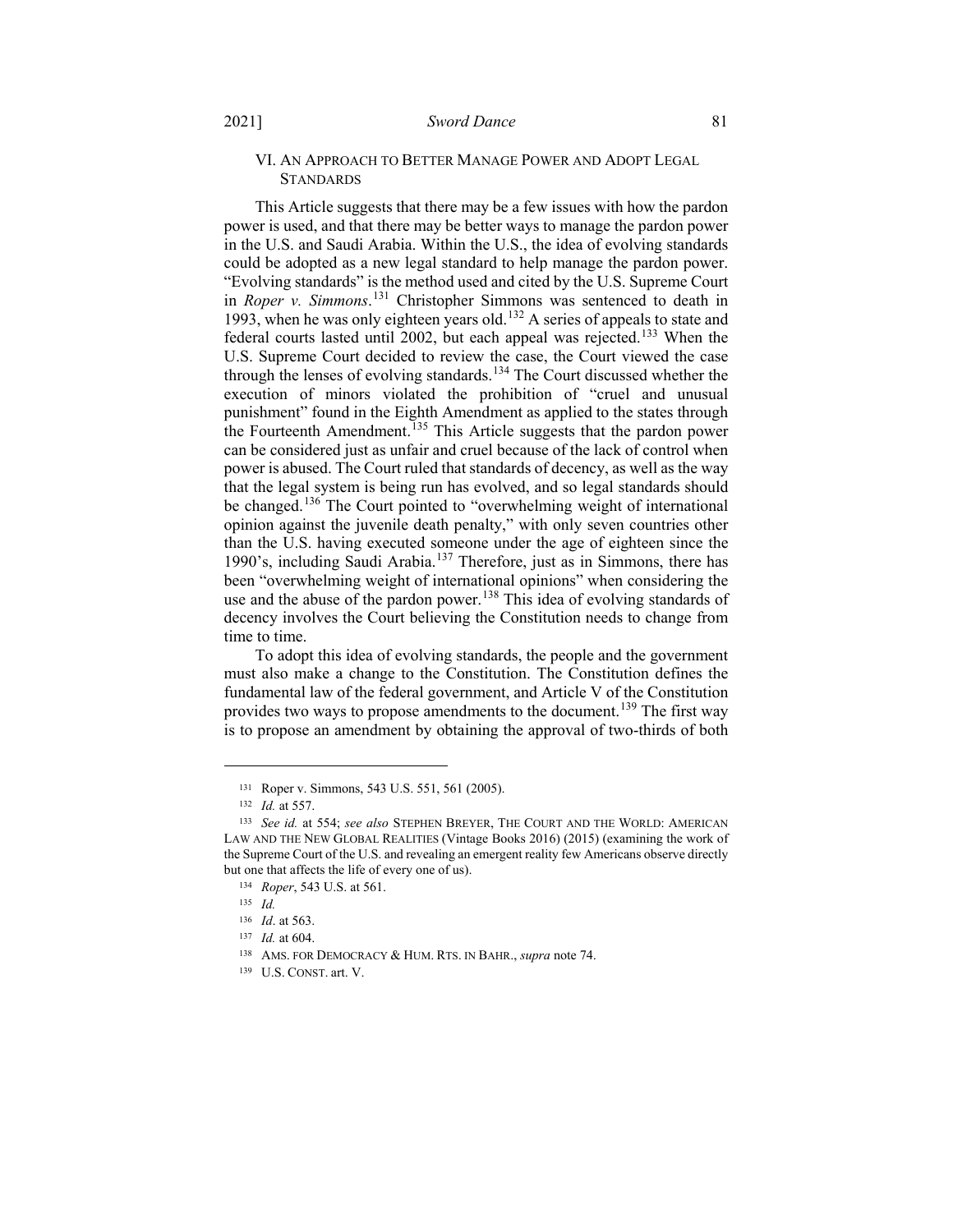houses of Congress.<sup>[140](#page-17-2)</sup> While there are two ways to amend the U.S. Constitution, only this first method has ever been used.<sup>[141](#page-17-3)</sup> Twenty-seven amendments have been ratified under this method.<sup>[142](#page-17-4)</sup> Using the evolving standards idea, additional amendments could be made for the pardon power to be used. The second method of passing an amendment requires a Constitutional Convention ("Convention") to be called by two-thirds of the legislatures of the States.<sup>[143](#page-17-5)</sup> The Convention can propose as many amendments as it deems appropriate and those amendments must then be approved by three-fourths of the states.<sup>[144](#page-17-6)</sup> Although this method has not been used, this type of amendment process could be a viable option to have the pardon power be called into question given its historical misuse of power.<sup>[145](#page-17-7)</sup> Article V of the Constitution provides:

> The Congress, whenever two thirds of both Houses shall deem it necessary, shall propose Amendments to this Constitution, or, on the Application of the Legislatures of two thirds of the several States, shall call a Convention for proposing Amendments, which, in either case, shall be valid to all Intents and Purposes, as part of this Constitution, when ratified by the Legislatures of three fourths of the several States, or by Conventions in three fourths thereof, as the one or the other Mode of Ratification may be proposed by the Congress; Provided that no Amendment which may be made prior to the Year One thousand eight hundred and eight shall in any manner affect the first and fourth Clauses in the Ninth Section of the first Article; and that no State, without its Consent, shall be deprived of its equal Suffrage in the Senate.<sup>[146](#page-18-0)</sup>

This Article shows that if people in the U.S. wish to enact change to the pardon power, it is well within their rights. While an amendment to the Constitution may be proposed, the Supreme Court has said that ratification must be within "some reasonable time after the proposal."<sup>[147](#page-18-1)</sup> Beginning with the Eighteenth amendment, Congress traditionally has set a definite period for ratification to seven years, but there has been no determination as to just how long a reasonable time might be.<sup>[148](#page-18-2)</sup> Based on the evolving standards view,

<sup>140</sup> *Id.*

<span id="page-17-0"></span><sup>141</sup> *Id.*

<span id="page-17-1"></span><sup>142</sup> *See id.*

<sup>143</sup> *Id.*

<sup>144</sup> *See id.*

<sup>145</sup> Larkin, *supra* note 89, at 463 n.60.

<sup>146</sup> U.S. CONST. art. V.

<span id="page-17-7"></span><span id="page-17-6"></span><span id="page-17-5"></span><span id="page-17-4"></span><span id="page-17-3"></span><span id="page-17-2"></span><sup>147</sup> *Ratification*, LEGAL INFO. INST., https://www.law.cornell.edu/constitution-conan/ article-5/ratification-by-state-legislatures (last visited Dec. 24, 2021).

<sup>148</sup> *See* U.S. CONST. amend. XVIII, § 3.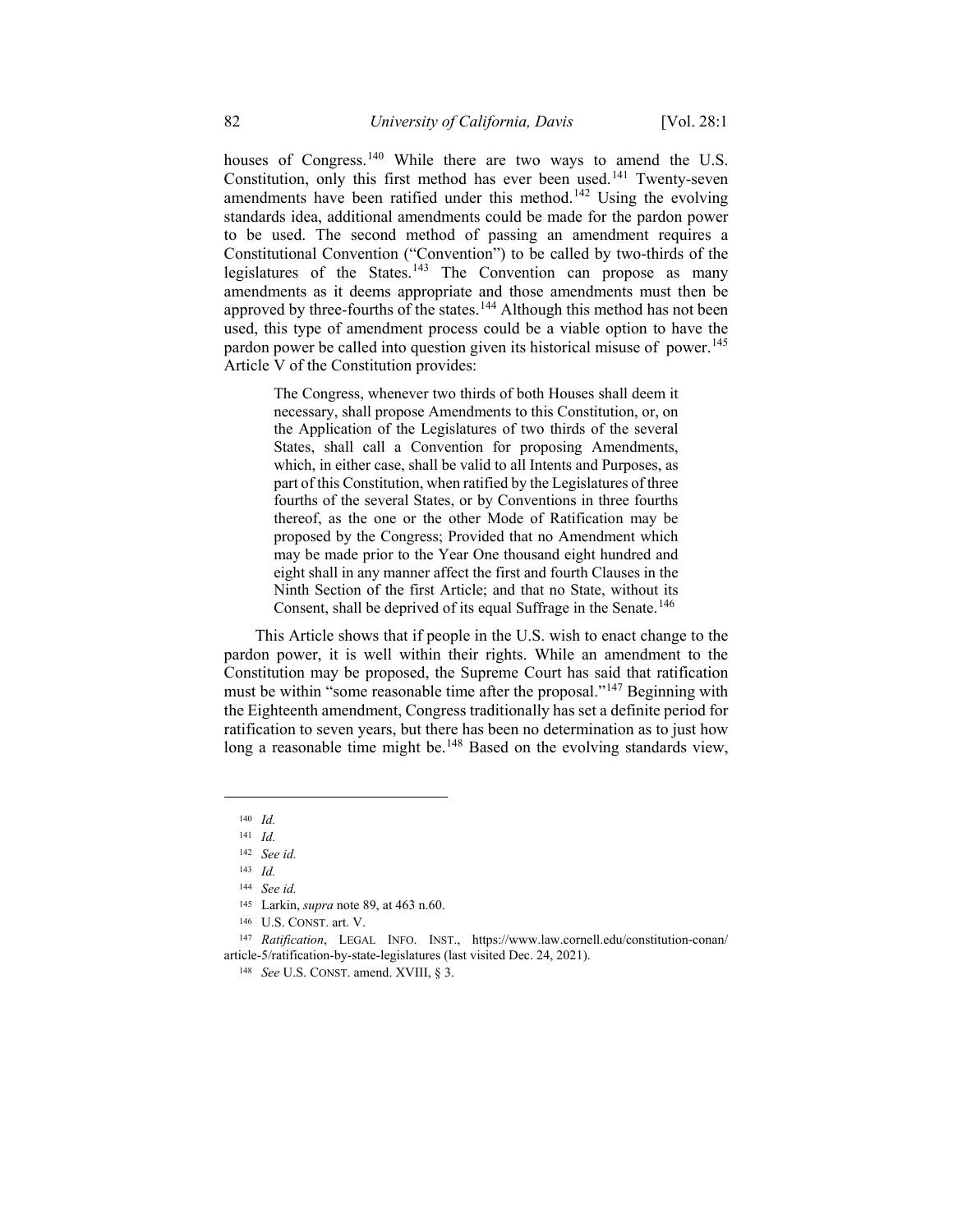after seven years of proposing an amendment to the pardon power, the majority of the country may begin to support the amendment.

Although changes may be seen as an uphill battle, this Article suggests that to remain as free and fair as possible, it is necessary for a country to be consistent with the evolving standards of belief.<sup>[149](#page-18-3)</sup> The last five decades have shaped the U.S. Supreme Court's view on what cases constitute a need for the evolving standards belief.<sup>[150](#page-18-4)</sup> If a country does not adapt and change with an evolving standards belief, it will enter a period of isolationism.<sup>[151](#page-18-5)</sup> In 2020, Saudi Arabia is rated "not free" based on Freedom House's annual study of political rights and civil liberties worldwide. Under "Political Rights" and "Electoral Process," Saudi Arabia ranks near the minimum standard.<sup>[152](#page-18-6)</sup> Saudi Arabia, with their consistent low rankings in freedom, should consider the evolving standards of the world to avoid entering a period of isolationism.

Although the King rules almost all aspects of life in Saudi Arabia, there are a few ways in which changes to the pardon power could be proposed. The "High Court" in Saudi Arabia acts even higher than the Supreme Judicial Council's and their decisions are considered the law of the land.<sup>[153](#page-18-7)</sup> The High Court in Saudi Arabia consists of a "president-who possesses the qualifications required of the Chief Appellate Judge and is appointed by a Royal Order."[154](#page-18-8) The president works with judges that hold the title of "Chief of the Appellate Court."[155](#page-19-0) The High Court exercises its jurisdiction through specialized circuits consisting of three other judges involved in the Criminal Circuit, who advise judgments on violations of crimes involving "major punishments, such as the death sentence."[156](#page-19-1) This council, in deciding critical issues regarding the law of the land, also has a General Council, where the Head of the high council oversees their actions.<sup>[157](#page-19-2)</sup> The role of the General Council is to establish general guidelines and precedents which the lower courts must follow.[158](#page-19-3) Decisions of the General Council will be rendered by a vote of the majority of members in attendance, and the Chief Judge will cast the deciding vote in the event of a tie.<sup>[159](#page-19-4)</sup> Once the vote has been conducted,

- 153 Ansary, *supra* note 66.
- <span id="page-18-4"></span><sup>154</sup> *Id.*
- <span id="page-18-5"></span><sup>155</sup> *Id.*
- <span id="page-18-6"></span><sup>156</sup> *Id.*

- <span id="page-18-8"></span><sup>158</sup> *Id.*
- <sup>159</sup> *Id.*

<span id="page-18-3"></span><span id="page-18-2"></span><span id="page-18-1"></span><span id="page-18-0"></span><sup>149</sup> James Cooper, *Commentary: In Praise of Justice Kennedy and his Legacy of International Engagement*, SAN DIEGO UNION-TRIB. (July 13, 2018, 4:30 PM), http://www.sandiegouniontribune.com/opinion/commentary/sd-utbg-justice-kennedy-legacy-20180713-story.html.

<sup>150</sup> *See e.g.*, *id.*

<sup>151</sup> *Saudi Arabia*, *supra* note 52.

<sup>152</sup> *Id.*

<span id="page-18-7"></span><sup>157</sup> *Id.*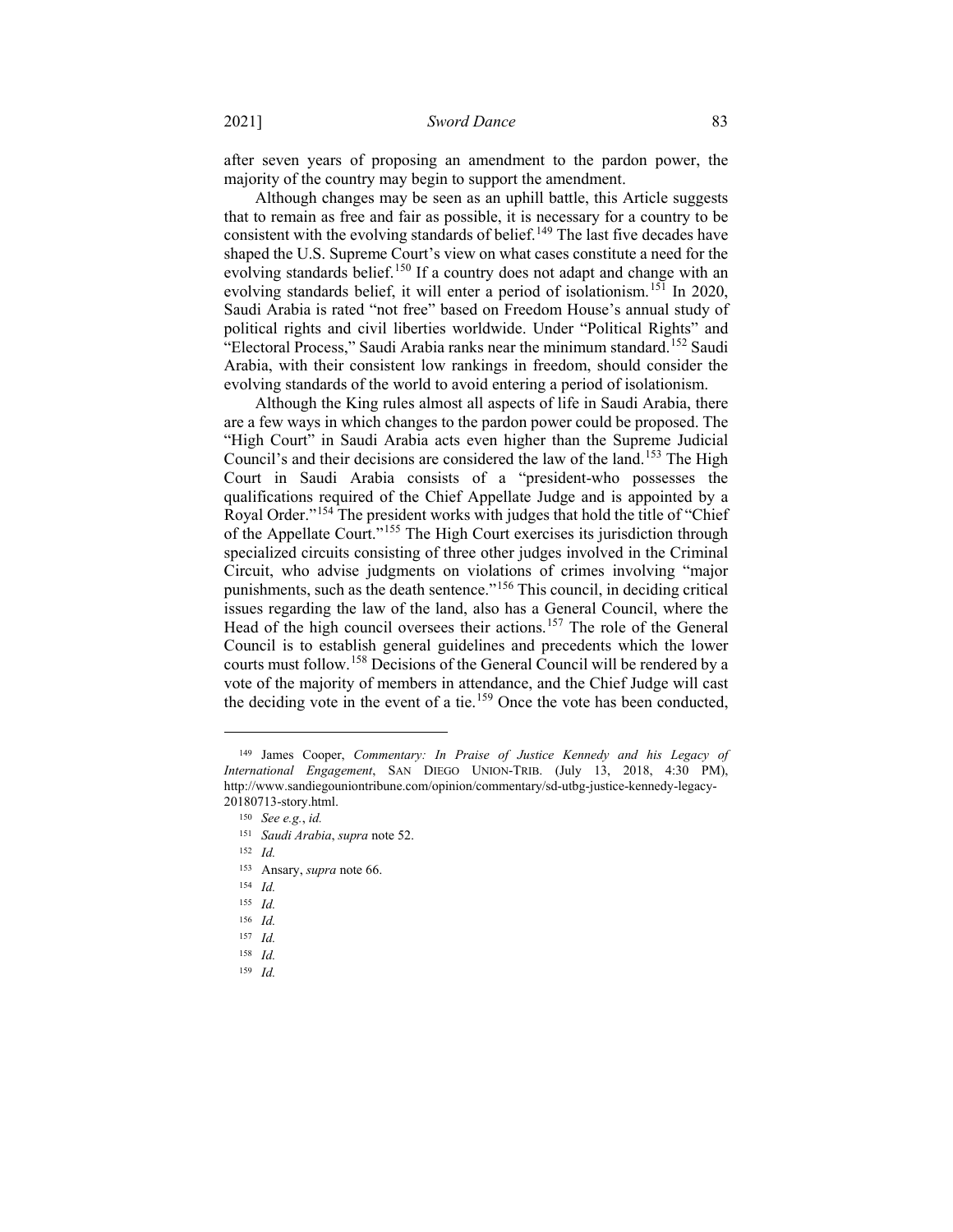all of the decisions that the High Court's General Council adopted will be deemed final.<sup>[160](#page-19-5)</sup> Here, the High Court has the power to review a violation of the Islamic Shari'ah provisions to ensure that regulations issued by the King do not contradict with Shari'ah rules.<sup>[161](#page-19-6)</sup> The High Court could bring certain issues to the King's attention and suggest that the use of the pardon power be handled similarly to the High Court.<sup>[162](#page-19-7)</sup> If the King followed their suggestions, the High Court could vote on pardons, and in case of a tie, the Chief Judge would be the deciding vote.<sup>[163](#page-19-8)</sup>

In general, the adoption of modern statutory provisions is lawful and enforceable as long as they do not contravene divine law. Article 67 of the Basic System states that [t]he regulatory authority lays down regulations and motions to meet the interests of the state or remove what is bad in its affairs, in accordance with the Islamic Shari'ah.<sup>[164](#page-19-9)</sup> The adoption of a regulated use of the pardon power could be passed by the King himself, and the King can enact rules or regulations independently by issuing Royal Orders and possesses this essential regulatory role in support of Shari'ah rule.<sup>[165](#page-19-10)</sup> The King has the absolute power to rule for the best welfare for his people and should directly or indirectly address public interests, concerns, and the growing needs of the people.[166](#page-19-11) It has been within the King's legislative authority to "supervise the implementation of the Sharia, the general policy of the State, and the defense and protection of the country."[167](#page-20-0) This Article suggests that the King can and should use his legislative authority to reform the pardon power because there are growing social needs and developmental concerns that involve the Saudi people.

In summary, this Article illustrates that the abuse and the use of the pardon power is a serious issue that should be addressed. The use and abuse of the pardon power is just as serious as the ICCPR and should be treated as such. Saudi Arabia and the U.S. should look into the ICCPR and allow the pardon power to be discussed since an international consensus can be achieved. Further, this Article suggests that if multiple minds around the world can agree on a particular treaty, then the same type of document can be used to regulate the use and abuse of the pardon power. Likewise, this Article shows the seriousness of abusing the pardon power, which supports the idea that the pardon power should be regulated on the international level in a similar way to the serious issues discussed in the treaty. Finally, this Article

<span id="page-19-8"></span><span id="page-19-7"></span><span id="page-19-6"></span><span id="page-19-5"></span><span id="page-19-4"></span><span id="page-19-3"></span><span id="page-19-2"></span><span id="page-19-1"></span><span id="page-19-0"></span> $\overline{a}$ 

<span id="page-19-11"></span><sup>166</sup> *Id.*

<sup>160</sup> *Id.*

<sup>161</sup> *Id.*

<sup>162</sup> *Id.*

<sup>163</sup> *Id.*

<span id="page-19-10"></span><span id="page-19-9"></span><sup>164</sup> *See* Basic Law of Governance (1992), art. 67 (Saudi Arabia).

<sup>165</sup> Ansary, *supra* note 66.

<sup>167</sup> *See* Basic Law of Governance (1992), art. 55 (Saudi Arabia).